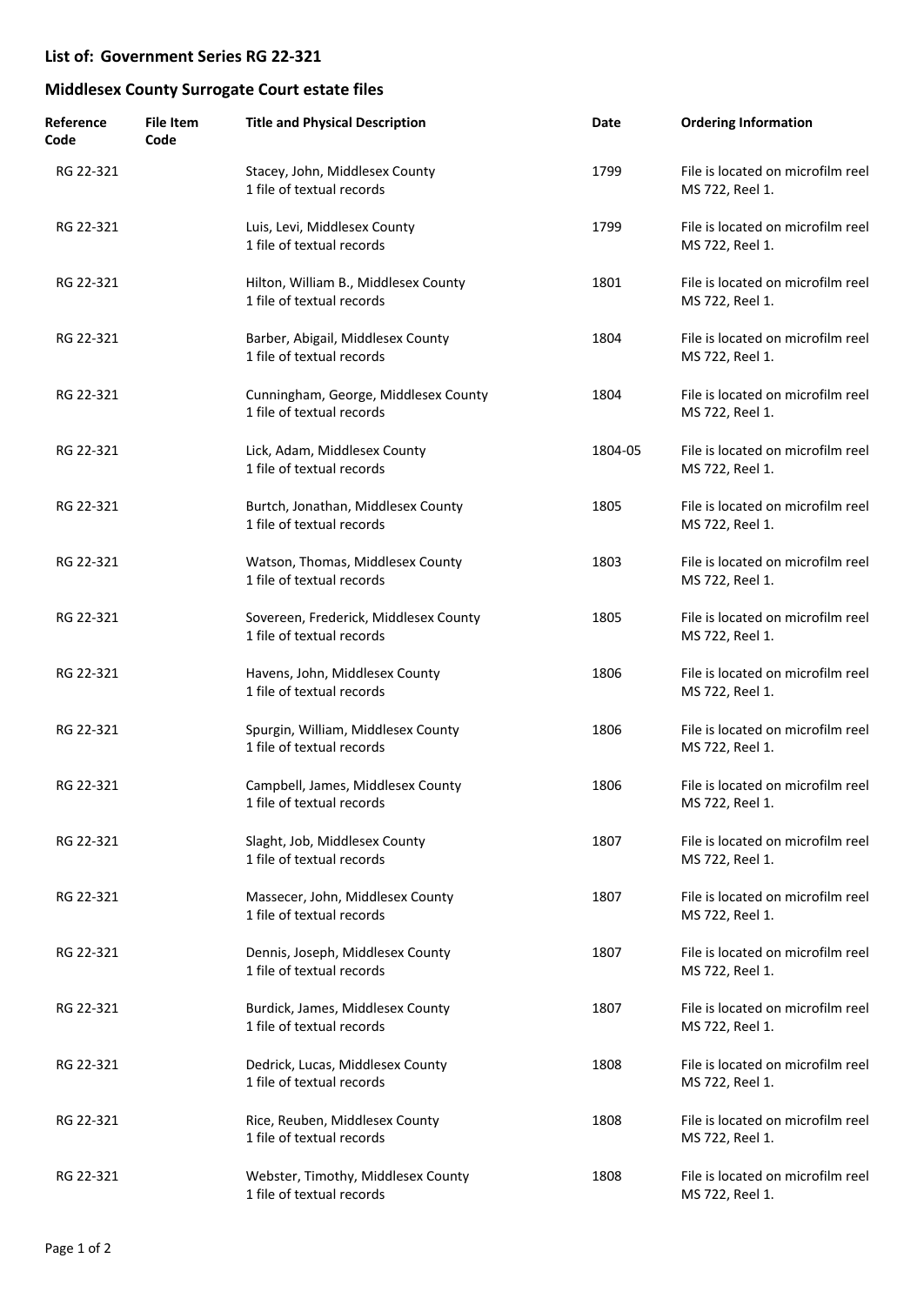| Reference<br>Code | <b>File Item</b><br>Code | <b>Title and Physical Description</b>                               | Date | <b>Ordering Information</b>                          |
|-------------------|--------------------------|---------------------------------------------------------------------|------|------------------------------------------------------|
| RG 22-321         |                          | Edwards, Thomas, Middlesex County<br>1 file of textual records      | 1808 | File is located on microfilm reel<br>MS 722, Reel 1. |
| RG 22-321         |                          | Gilbert, William P., Middlesex County<br>1 file of textual records  | 1807 | File is located on microfilm reel<br>MS 722, Reel 1. |
| RG 22-321         |                          | Smith, Abraham, Middlesex County<br>1 file of textual records       | 1809 | File is located on microfilm reel<br>MS 722, Reel 1. |
| RG 22-321         |                          | Long, Patrick, Middlesex County<br>1 file of textual records        | 1809 | File is located on microfilm reel<br>MS 722, Reel 1. |
| RG 22-321         |                          | Huber, Jacob, Middlesex County<br>1 file of textual records         | 1810 | File is located on microfilm reel<br>MS 722, Reel 1. |
| RG 22-321         |                          | Reynolds, William, Middlesex County<br>1 file of textual records    | 1810 | File is located on microfilm reel<br>MS 722, Reel 1. |
| RG 22-321         |                          | Haskin, Elisha, Middlesex County<br>1 file of textual records       | 1811 | File is located on microfilm reel<br>MS 722, Reel 1. |
| RG 22-321         |                          | Axford, Abraham, Middlesex County<br>1 file of textual records      | 1811 | File is located on microfilm reel<br>MS 722, Reel 1. |
| RG 22-321         |                          | Cowperthwaite, David, Middlesex County<br>1 file of textual records | 1811 | File is located on microfilm reel<br>MS 722, Reel 1. |
| RG 22-321         |                          | Hoover, Henry, Middlesex County<br>1 file of textual records        | 1811 | File is located on microfilm reel<br>MS 722, Reel 1. |
| RG 22-321         |                          | Steinhoff, John, Middlesex County<br>1 file of textual records      | 1811 | File is located on microfilm reel<br>MS 722, Reel 1. |
| RG 22-321         |                          | Hoover, Christian, Middlesex County<br>1 file of textual records    | 1811 | File is located on microfilm reel<br>MS 722, Reel 1. |
| RG 22-321         |                          | Ryerse, Samuel, Middlesex County<br>1 file of textual records       | 1812 | File is located on microfilm reel<br>MS 722, Reel 1. |
| RG 22-321         |                          | Harris, Ely, Middlesex County<br>1 file of textual records          | 1813 | File is located on microfilm reel<br>MS 722, Reel 1. |
| RG 22-321         |                          | Smith, Othniel, Middlesex County<br>1 file of textual records       | 1813 | File is located on microfilm reel<br>MS 722, Reel 1. |
| RG 22-321         |                          | Smith, John, Middlesex County<br>1 file of textual records          | 1813 | File is located on microfilm reel<br>MS 722, Reel 1. |
| RG 22-321         |                          | Bemer, Levi, Middlesex County<br>1 file of textual records          | 1812 | File is located on microfilm reel<br>MS 722, Reel 1. |
| RG 22-321         |                          | Secord, John, Middlesex County<br>1 file of textual records         | 1813 | File is located on microfilm reel<br>MS 722, Reel 1. |
| RG 22-321         |                          | Glover, Jacob, Middlesex County<br>1 file of textual records        | 1813 | File is located on microfilm reel<br>MS 722, Reel 1. |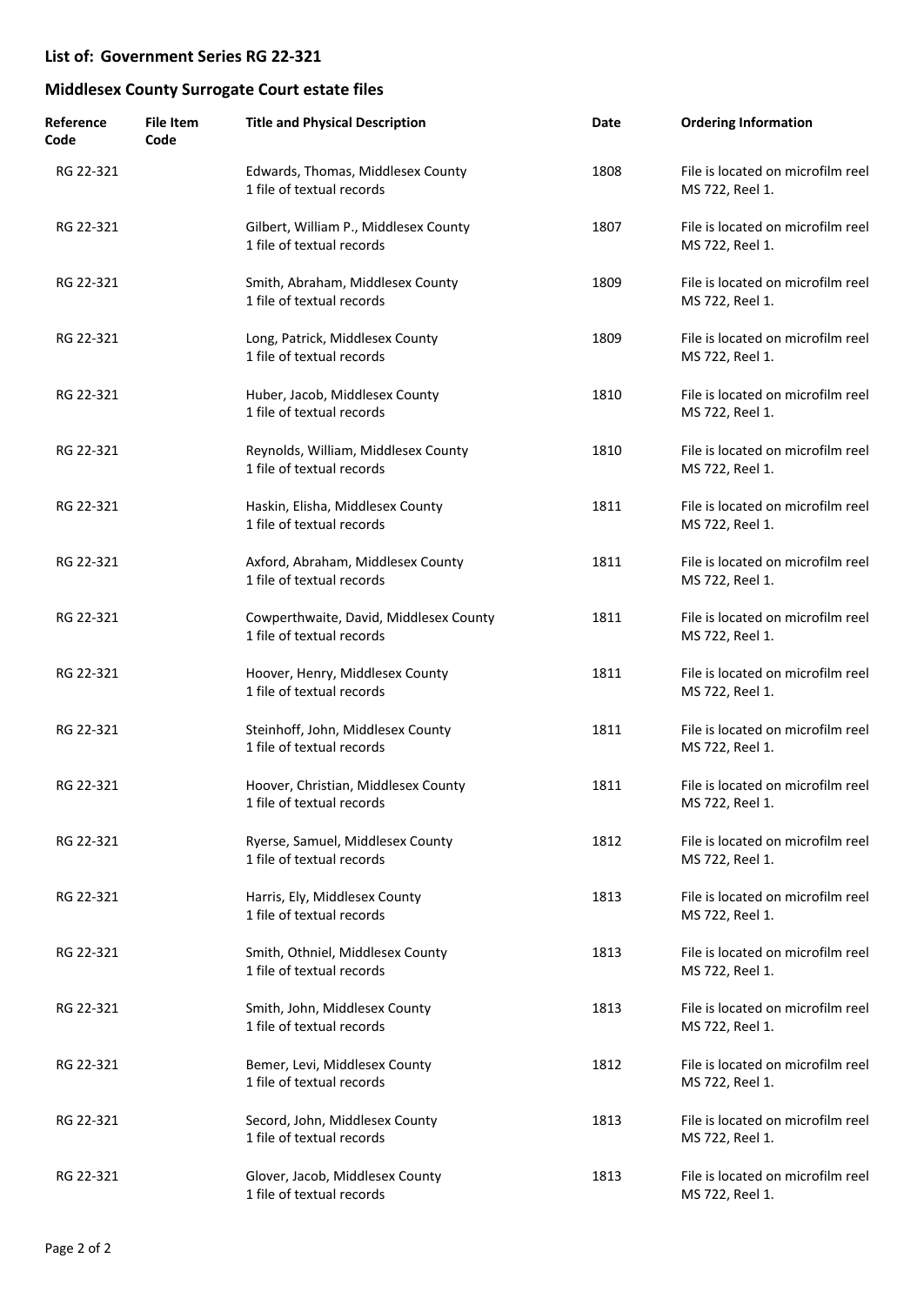| Reference<br>Code | <b>File Item</b><br>Code | <b>Title and Physical Description</b>                               | Date | <b>Ordering Information</b>                          |
|-------------------|--------------------------|---------------------------------------------------------------------|------|------------------------------------------------------|
| RG 22-321         |                          | Decow, Abner Jr., Middlesex County<br>1 file of textual records     | 1813 | File is located on microfilm reel<br>MS 722, Reel 1. |
| RG 22-321         |                          | Collver, Nisbett, Middlesex County<br>1 file of textual records     | 1813 | File is located on microfilm reel<br>MS 722, Reel 1. |
| RG 22-321         |                          | Collver, Ebenezer, Middlesex County<br>1 file of textual records    | 1813 | File is located on microfilm reel<br>MS 722, Reel 1. |
| RG 22-321         |                          | Beemer, Abraham, Middlesex County<br>1 file of textual records      | 1813 | File is located on microfilm reel<br>MS 722, Reel 1. |
| RG 22-321         |                          | Becker, John, Middlesex County<br>1 file of textual records         | 1813 | File is located on microfilm reel<br>MS 722, Reel 1. |
| RG 22-321         |                          | Smith, Joseph, Middlesex County<br>1 file of textual records        | 1812 | File is located on microfilm reel<br>MS 722, Reel 1. |
| RG 22-321         |                          | White, Nathaniel, Middlesex County<br>1 file of textual records     | 1814 | File is located on microfilm reel<br>MS 722, Reel 1. |
| RG 22-321         |                          | Underwood, Duty, Middlesex County<br>1 file of textual records      | 1814 | File is located on microfilm reel<br>MS 722, Reel 1. |
| RG 22-321         |                          | Rolph, Thomas, Middlesex County<br>1 file of textual records        | 1814 | File is located on microfilm reel<br>MS 722, Reel 1. |
| RG 22-321         |                          | Brigham, Moses, Middlesex County<br>1 file of textual records       | 1815 | File is located on microfilm reel<br>MS 722, Reel 1. |
| RG 22-321         |                          | Hall, Icabod, Middlesex County<br>1 file of textual records         | 1814 | File is located on microfilm reel<br>MS 722, Reel 1. |
| RG 22-321         |                          | Wolfen, Wilhelmus, Middlesex County<br>1 file of textual records    | 1815 | File is located on microfilm reel<br>MS 722, Reel 1. |
| RG 22-321         |                          | Carroll, John, Middlesex County<br>1 file of textual records        | 1814 | File is located on microfilm reel<br>MS 722, Reel 1. |
| RG 22-321         |                          | Francis, William, Middlesex County<br>1 file of textual records     | 1814 | File is located on microfilm reel<br>MS 722, Reel 1. |
| RG 22-321         |                          | Williams, Wynant, Middlesex County<br>1 file of textual records     | 1815 | File is located on microfilm reel<br>MS 722, Reel 1. |
| RG 22-321         |                          | Steinhoff, Andrew, Middlesex County<br>1 file of textual records    | 1816 | File is located on microfilm reel<br>MS 722, Reel 1. |
| RG 22-321         |                          | Welch, Thomas, Middlesex County<br>1 file of textual records        | 1816 | File is located on microfilm reel<br>MS 722, Reel 1. |
| RG 22-321         |                          | Hutchison, Elizabeth, Middlesex County<br>1 file of textual records | 1816 | File is located on microfilm reel<br>MS 722, Reel 1. |
| RG 22-321         |                          | Bostwick, Henry, Middlesex County<br>1 file of textual records      | 1816 | File is located on microfilm reel<br>MS 722, Reel 1. |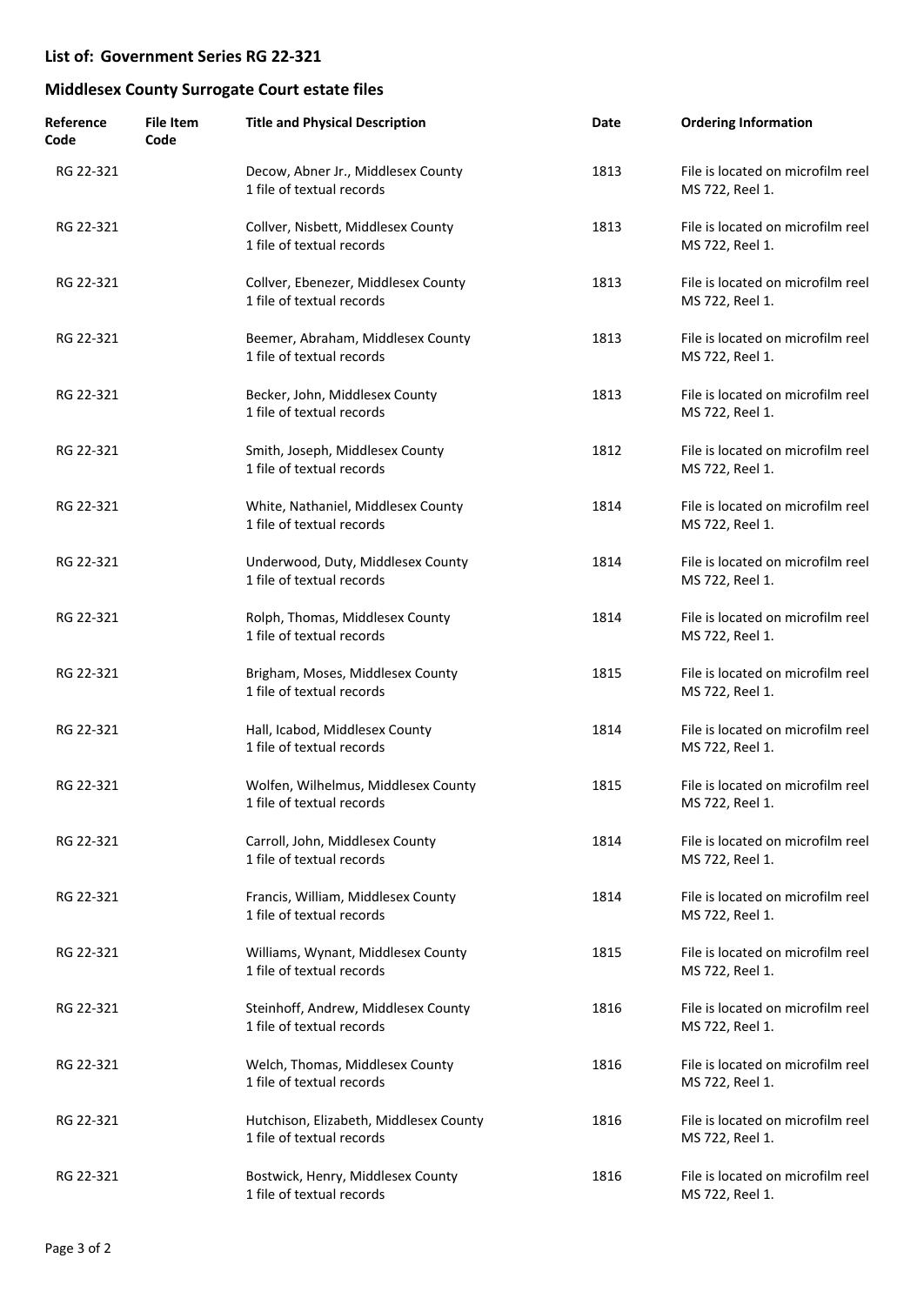| Reference<br>Code | <b>File Item</b><br>Code | <b>Title and Physical Description</b>                               | Date    | <b>Ordering Information</b>                          |
|-------------------|--------------------------|---------------------------------------------------------------------|---------|------------------------------------------------------|
| RG 22-321         |                          | Manuel, Anthony, Middlesex County<br>1 file of textual records      | 1816    | File is located on microfilm reel<br>MS 722, Reel 1. |
| RG 22-321         |                          | Wattles, James, Middlesex County<br>1 file of textual records       | 1816    | File is located on microfilm reel<br>MS 722, Reel 1. |
| RG 22-321         |                          | Corliss, James, Middlesex County<br>1 file of textual records       | 1817    | File is located on microfilm reel<br>MS 722, Reel 1. |
| RG 22-321         |                          | Secord, Peter, Middlesex County<br>1 file of textual records        | 1818    | File is located on microfilm reel<br>MS 722, Reel 1. |
| RG 22-321         |                          | Berdan, Albert, Middlesex County<br>1 file of textual records       | 1818    | File is located on microfilm reel<br>MS 722, Reel 1. |
| RG 22-321         |                          | Walker, Peter, Middlesex County<br>1 file of textual records        | 1818    | File is located on microfilm reel<br>MS 722, Reel 1. |
| RG 22-321         |                          | Smith, Chancey, Middlesex County<br>1 file of textual records       | 1814    | File is located on microfilm reel<br>MS 722, Reel 1. |
| RG 22-321         |                          | Roof, Jacob, Middlesex County<br>1 file of textual records          | 1818    | File is located on microfilm reel<br>MS 722, Reel 1. |
| RG 22-321         |                          | Bradley, Asa, Middlesex County<br>1 file of textual records         | 1818    | File is located on microfilm reel<br>MS 722, Reel 1. |
| RG 22-321         |                          | Anderson, Walter, Middlesex County<br>1 file of textual records     | 1818    | File is located on microfilm reel<br>MS 722, Reel 1. |
| RG 22-321         |                          | Warwick, Gregory, Middlesex County<br>1 file of textual records     | 1819    | File is located on microfilm reel<br>MS 722, Reel 1. |
| RG 22-321         |                          | Jefferson, Joseph, Middlesex County<br>1 file of textual records    | 1819    | File is located on microfilm reel<br>MS 722, Reel 1. |
| RG 22-321         |                          | Perry, William, Middlesex County<br>1 file of textual records       | 1818    | File is located on microfilm reel<br>MS 722, Reel 1. |
| RG 22-321         |                          | Turrel, Jesse, Middlesex County<br>1 file of textual records        | 1819    | File is located on microfilm reel<br>MS 722, Reel 1. |
| RG 22-321         |                          | Hubbard, Ashley, Middlesex County<br>1 file of textual records      | 1819    | File is located on microfilm reel<br>MS 722, Reel 1. |
| RG 22-321         |                          | Bowen, Daniel, Middlesex County<br>1 file of textual records        | 1819    | File is located on microfilm reel<br>MS 722, Reel 1. |
| RG 22-321         |                          | Dutcher, John, Middlesex County<br>1 file of textual records        | 1819    | File is located on microfilm reel<br>MS 722, Reel 1. |
| RG 22-321         |                          | McCall, Donald, Middlesex County<br>1 file of textual records       | 1819    | File is located on microfilm reel<br>MS 722, Reel 1. |
| RG 22-321         |                          | Van Patter, Nicholas, Middlesex County<br>1 file of textual records | 1819-20 | File is located on microfilm reel<br>MS 722, Reel 1. |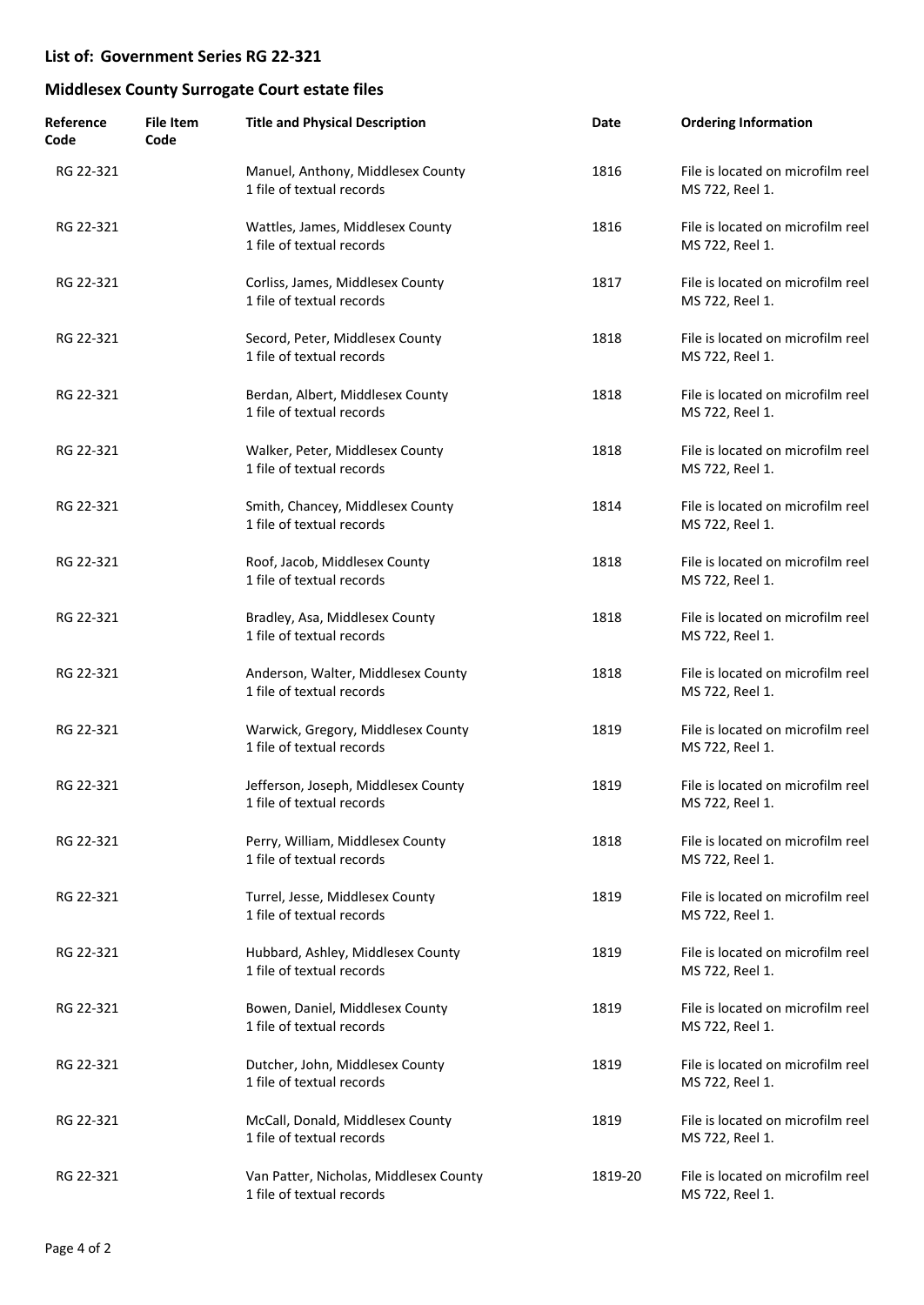| Reference<br>Code | <b>File Item</b><br>Code | <b>Title and Physical Description</b>                             | Date | <b>Ordering Information</b>                          |
|-------------------|--------------------------|-------------------------------------------------------------------|------|------------------------------------------------------|
| RG 22-321         |                          | Dickinson, Joshua, Middlesex County<br>1 file of textual records  | 1820 | File is located on microfilm reel<br>MS 722, Reel 1. |
| RG 22-321         |                          | Mason, John, Middlesex County<br>1 file of textual records        | 1820 | File is located on microfilm reel<br>MS 722, Reel 1. |
| RG 22-321         |                          | Conrod, John, Middlesex County<br>1 file of textual records       | 1821 | File is located on microfilm reel<br>MS 722, Reel 1. |
| RG 22-321         |                          | Van Allen, Henry, Middlesex County<br>1 file of textual records   | 1821 | File is located on microfilm reel<br>MS 722, Reel 1. |
| RG 22-321         |                          | Bowen, William D., Middlesex County<br>1 file of textual records  | 1821 | File is located on microfilm reel<br>MS 722, Reel 1. |
| RG 22-321         |                          | Ellice, Cornwall, Middlesex County<br>1 file of textual records   | 1821 | File is located on microfilm reel<br>MS 722, Reel 1. |
| RG 22-321         |                          | Gustin, John, Middlesex County<br>1 file of textual records       | 1821 | File is located on microfilm reel<br>MS 722, Reel 1. |
| RG 22-321         |                          | Rockefellar, Teal, Middlesex County<br>1 file of textual records  | 1821 | File is located on microfilm reel<br>MS 722, Reel 1. |
| RG 22-321         |                          | White, Dederick, Middlesex County<br>1 file of textual records    | 1821 | File is located on microfilm reel<br>MS 722, Reel 1. |
| RG 22-321         |                          | Garlick, Frederick, Middlesex County<br>1 file of textual records | 1822 | File is located on microfilm reel<br>MS 722, Reel 1. |
| RG 22-321         |                          | Covill, James, Middlesex County<br>1 file of textual records      | 1820 | File is located on microfilm reel<br>MS 722, Reel 1. |
| RG 22-321         |                          | Dusten, Paul, Middlesex County<br>1 file of textual records       | 1821 | File is located on microfilm reel<br>MS 722, Reel 1. |
| RG 22-321         |                          | Kelsall, David, Middlesex County<br>1 file of textual records     | 1821 | File is located on microfilm reel<br>MS 722, Reel 1. |
| RG 22-321         |                          | Gilbert, Isaac, Middlesex County<br>1 file of textual records     | 1822 | File is located on microfilm reel<br>MS 722, Reel 1. |
| RG 22-321         |                          | Smith, William, Middlesex County<br>1 file of textual records     | 1822 | File is located on microfilm reel<br>MS 722, Reel 1. |
| RG 22-321         |                          | Smith, James, Middlesex County<br>1 file of textual records       | 1822 | File is located on microfilm reel<br>MS 722, Reel 1. |
| RG 22-321         |                          | Burtch, Zachariah, Middlesex County<br>1 file of textual records  | 1823 | File is located on microfilm reel<br>MS 722, Reel 1. |
| RG 22-321         |                          | Blackman, John, Middlesex County<br>1 file of textual records     | 1821 | File is located on microfilm reel<br>MS 722, Reel 1. |
| RG 22-321         |                          | Hilton, Levinah, Middlesex County<br>1 file of textual records    | 1823 | File is located on microfilm reel<br>MS 722, Reel 1. |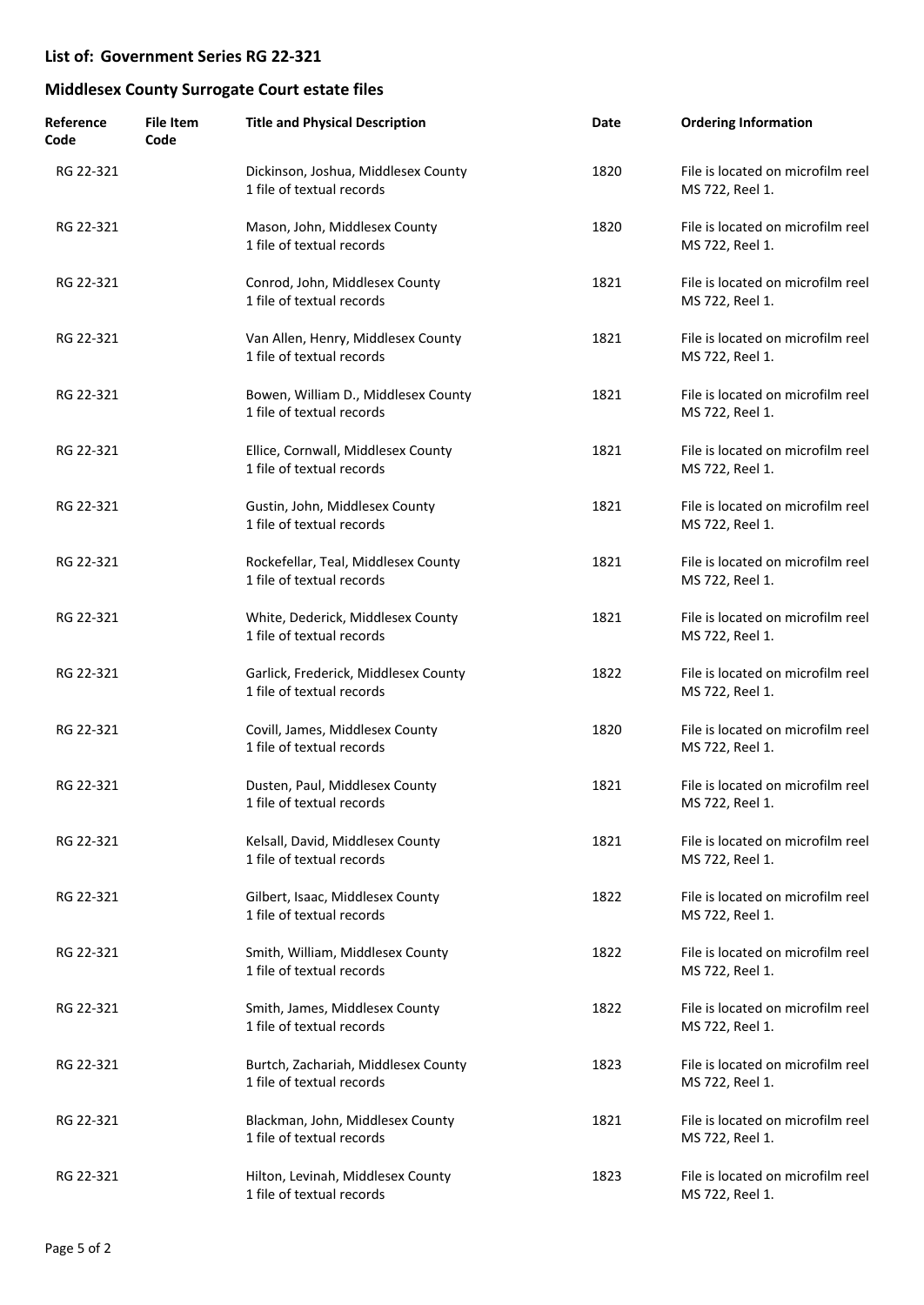| Reference<br>Code | <b>File Item</b><br>Code | <b>Title and Physical Description</b>                              | Date | <b>Ordering Information</b>                          |
|-------------------|--------------------------|--------------------------------------------------------------------|------|------------------------------------------------------|
| RG 22-321         |                          | Clouse, Leonard, Middlesex County<br>1 file of textual records     | 1823 | File is located on microfilm reel<br>MS 722, Reel 1. |
| RG 22-321         |                          | Bennet, Joshua, Middlesex County<br>1 file of textual records      | 1823 | File is located on microfilm reel<br>MS 722, Reel 1. |
| RG 22-321         |                          | Vail, John, Middlesex County<br>1 file of textual records          | 1823 | File is located on microfilm reel<br>MS 722, Reel 1. |
| RG 22-321         |                          | Strong, Jeremiah F., Middlesex County<br>1 file of textual records | 1823 | File is located on microfilm reel<br>MS 722, Reel 1. |
| RG 22-321         |                          | Orton, Joseph H., Middlesex County<br>1 file of textual records    | 1823 | File is located on microfilm reel<br>MS 722, Reel 1. |
| RG 22-321         |                          | Bowlby, Thomas W., Middlesex County<br>1 file of textual records   | 1823 | File is located on microfilm reel<br>MS 722, Reel 1. |
| RG 22-321         |                          | Smith, William, Middlesex County<br>1 file of textual records      | 1824 | File is located on microfilm reel<br>MS 722, Reel 1. |
| RG 22-321         |                          | Dodge, Daniel, Middlesex County<br>1 file of textual records       | 1824 | File is located on microfilm reel<br>MS 722, Reel 1. |
| RG 22-321         |                          | Westbrook, Haggai, Middlesex County<br>1 file of textual records   | 1824 | File is located on microfilm reel<br>MS 722, Reel 1. |
| RG 22-321         |                          | Clouse, John, Middlesex County<br>1 file of textual records        | 1824 | File is located on microfilm reel<br>MS 722, Reel 1. |
| RG 22-321         |                          | Powell, Caleb, Middlesex County<br>1 file of textual records       | 1824 | File is located on microfilm reel<br>MS 722, Reel 1. |
| RG 22-321         |                          | Derickson, James, Middlesex County<br>1 file of textual records    | 1824 | File is located on microfilm reel<br>MS 722, Reel 1. |
| RG 22-321         |                          | Stover, Adam, Middlesex County<br>1 file of textual records        | 1824 | File is located on microfilm reel<br>MS 722, Reel 1. |
| RG 22-321         |                          | Roof, Matthias, Middlesex County<br>1 file of textual records      | 1824 | File is located on microfilm reel<br>MS 722, Reel 2. |
| RG 22-321         |                          | Edison, John, Middlesex County<br>1 file of textual records        | 1824 | File is located on microfilm reel<br>MS 722, Reel 2. |
| RG 22-321         |                          | Collard, Edward, Middlesex County<br>1 file of textual records     | 1824 | File is located on microfilm reel<br>MS 722, Reel 2. |
| RG 22-321         |                          | Allen, Samuel, Middlesex County<br>1 file of textual records       | 1823 | File is located on microfilm reel<br>MS 722, Reel 2. |
| RG 22-321         |                          | Sackrider, Solomon, Middlesex County<br>1 file of textual records  | 1825 | File is located on microfilm reel<br>MS 722, Reel 2. |
| RG 22-321         |                          | Sovereign, Leonard, Middlesex County<br>1 file of textual records  | 1823 | File is located on microfilm reel<br>MS 722, Reel 2. |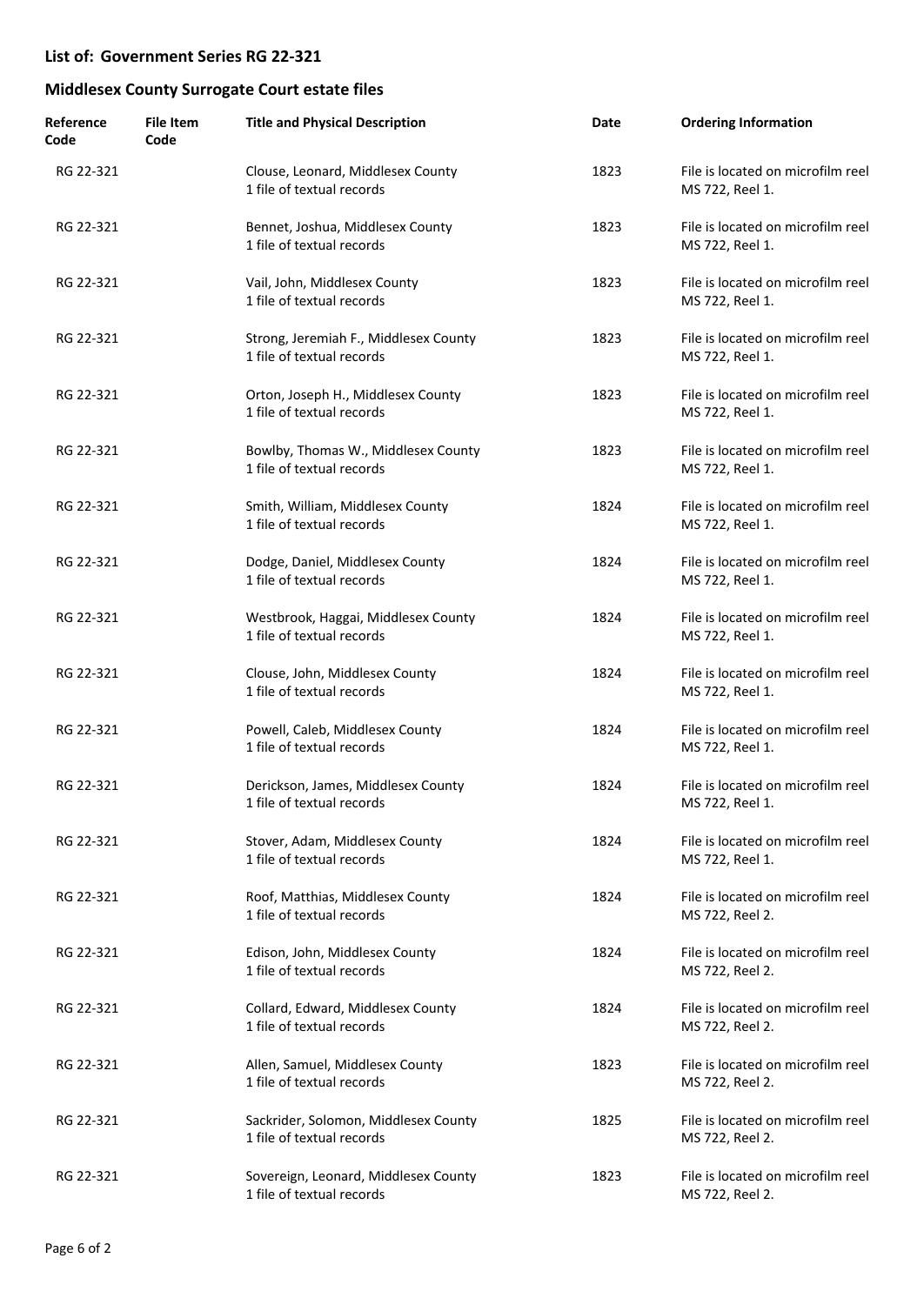| Reference<br>Code | <b>File Item</b><br>Code | <b>Title and Physical Description</b>                              | Date | <b>Ordering Information</b>                          |
|-------------------|--------------------------|--------------------------------------------------------------------|------|------------------------------------------------------|
| RG 22-321         |                          | Hilliker, William, Middlesex County<br>1 file of textual records   | 1825 | File is located on microfilm reel<br>MS 722, Reel 2. |
| RG 22-321         |                          | White, Isaiah, Middlesex County<br>1 file of textual records       | 1825 | File is located on microfilm reel<br>MS 722, Reel 2. |
| RG 22-321         |                          | Hyde, Sherman, Middlesex County<br>1 file of textual records       | 1825 | File is located on microfilm reel<br>MS 722, Reel 2. |
| RG 22-321         |                          | Shaff, William P., Middlesex County<br>1 file of textual records   | 1826 | File is located on microfilm reel<br>MS 722, Reel 2. |
| RG 22-321         |                          | Hutchison, William, Middlesex County<br>1 file of textual records  | 1826 | File is located on microfilm reel<br>MS 722, Reel 2. |
| RG 22-321         |                          | Hawley, Henry, Middlesex County<br>1 file of textual records       | 1826 | File is located on microfilm reel<br>MS 722, Reel 2. |
| RG 22-321         |                          | Teal, Asaph, Middlesex County<br>1 file of textual records         | 1826 | File is located on microfilm reel<br>MS 722, Reel 2. |
| RG 22-321         |                          | Leek, Stephen, Middlesex County<br>1 file of textual records       | 1826 | File is located on microfilm reel<br>MS 722, Reel 2. |
| RG 22-321         |                          | Treadwell, Anson, Middlesex County<br>1 file of textual records    | 1827 | File is located on microfilm reel<br>MS 722, Reel 2. |
| RG 22-321         |                          | Lancaster, Joseph, Middlesex County<br>1 file of textual records   | 1826 | File is located on microfilm reel<br>MS 722, Reel 2. |
| RG 22-321         |                          | Hanchett, Charles, Middlesex County<br>1 file of textual records   | 1826 | File is located on microfilm reel<br>MS 722, Reel 2. |
| RG 22-321         |                          | King, Edmond, Middlesex County<br>1 file of textual records        | 1826 | File is located on microfilm reel<br>MS 722, Reel 2. |
| RG 22-321         |                          | Whitmore, George L., Middlesex County<br>1 file of textual records | 1826 | File is located on microfilm reel<br>MS 722, Reel 2. |
| RG 22-321         |                          | Hollowood, Thomas, Middlesex County<br>1 file of textual records   | 1827 | File is located on microfilm reel<br>MS 722, Reel 2. |
| RG 22-321         |                          | Camfield, Ira, Middlesex County<br>1 file of textual records       | 1826 | File is located on microfilm reel<br>MS 722, Reel 2. |
| RG 22-321         |                          | Stevens, Jonathon, Middlesex County<br>1 file of textual records   | 1826 | File is located on microfilm reel<br>MS 722, Reel 2. |
| RG 22-321         |                          | Kern, John, Middlesex County<br>1 file of textual records          | 1827 | File is located on microfilm reel<br>MS 722, Reel 2. |
| RG 22-321         |                          | Davis, John, Middlesex County<br>1 file of textual records         | 1827 | File is located on microfilm reel<br>MS 722, Reel 2. |
| RG 22-321         |                          | Dygart, Warner S., Middlesex County<br>1 file of textual records   | 1826 | File is located on microfilm reel<br>MS 722, Reel 2. |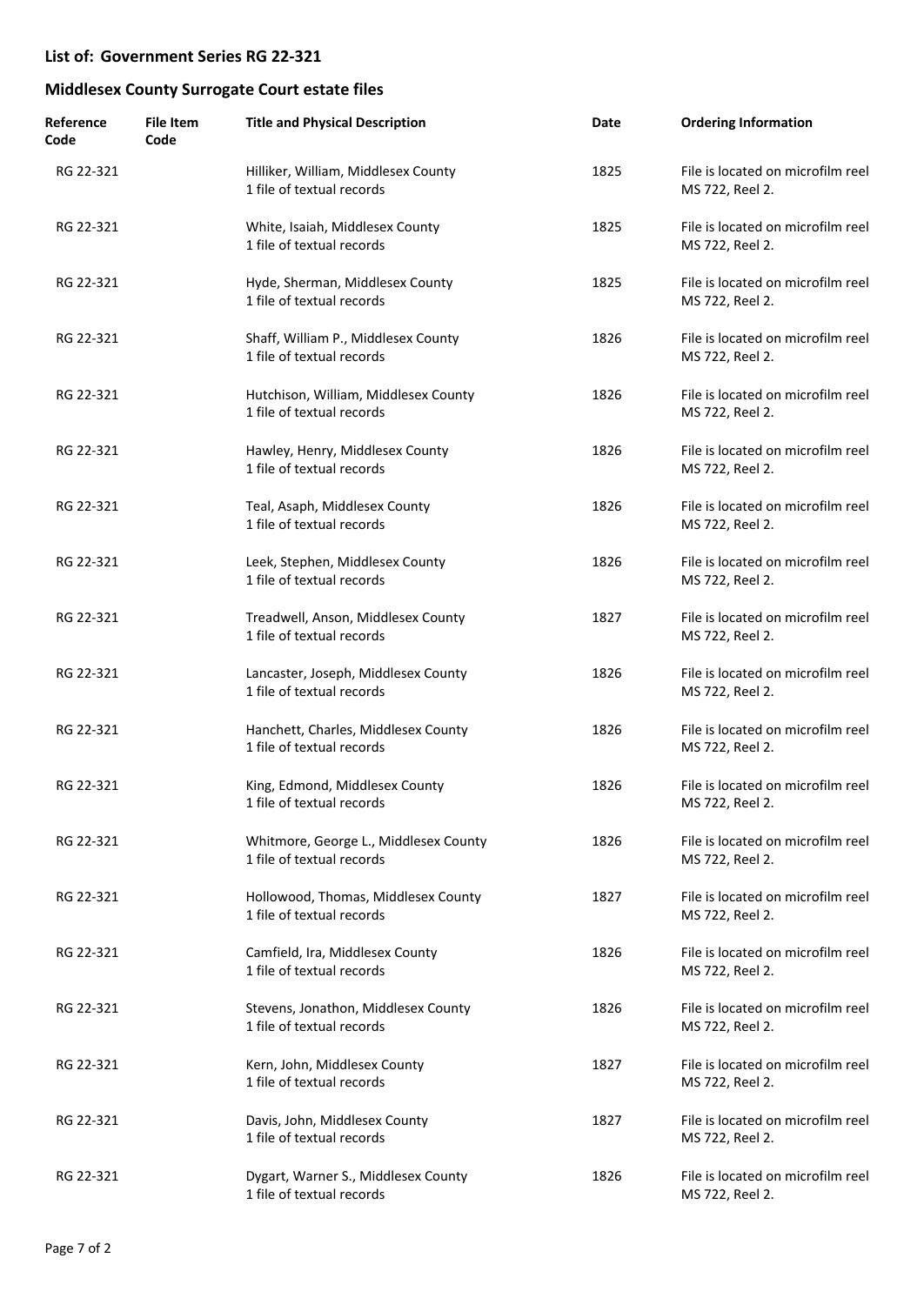| Reference<br>Code | <b>File Item</b><br>Code | <b>Title and Physical Description</b>                            | Date | <b>Ordering Information</b>                          |
|-------------------|--------------------------|------------------------------------------------------------------|------|------------------------------------------------------|
| RG 22-321         |                          | Springer, Daniel, Middlesex County<br>1 file of textual records  | 1826 | File is located on microfilm reel<br>MS 722, Reel 2. |
| RG 22-321         |                          | Youngs, Benjamin, Middlesex County<br>1 file of textual records  | 1827 | File is located on microfilm reel<br>MS 722, Reel 2. |
| RG 22-321         |                          | Birdsell, Isaac, Middlesex County<br>1 file of textual records   | 1827 | File is located on microfilm reel<br>MS 722, Reel 2. |
| RG 22-321         |                          | Kitchen, Richard, Middlesex County<br>1 file of textual records  | 1826 | File is located on microfilm reel<br>MS 722, Reel 2. |
| RG 22-321         |                          | Shenick, Jacobus, Middlesex County<br>1 file of textual records  | 1827 | File is located on microfilm reel<br>MS 722, Reel 2. |
| RG 22-321         |                          | Bloss, Davis, Middlesex County<br>1 file of textual records      | 1827 | File is located on microfilm reel<br>MS 722, Reel 2. |
| RG 22-321         |                          | Havens, William, Middlesex County<br>1 file of textual records   | 1828 | File is located on microfilm reel<br>MS 722, Reel 2. |
| RG 22-321         |                          | Dease, Richard W., Middlesex County<br>1 file of textual records | 1825 | File is located on microfilm reel<br>MS 722, Reel 2. |
| RG 22-321         |                          | Doxsie, John, Middlesex County<br>1 file of textual records      | 1827 | File is located on microfilm reel<br>MS 722, Reel 2. |
| RG 22-321         |                          | Collver, John G., Middlesex County<br>1 file of textual records  | 1828 | File is located on microfilm reel<br>MS 722, Reel 2. |
| RG 22-321         |                          | Fairchild, Peter, Middlesex County<br>1 file of textual records  | 1828 | File is located on microfilm reel<br>MS 722, Reel 2. |
| RG 22-321         |                          | Burwell, John, Middlesex County<br>1 file of textual records     | 1828 | File is located on microfilm reel<br>MS 722, Reel 2. |
| RG 22-321         |                          | Campbell, James, Middlesex County<br>1 file of textual records   | 1828 | File is located on microfilm reel<br>MS 722, Reel 2. |
| RG 22-321         |                          | Trowbridge, Eli, Middlesex County<br>1 file of textual records   | 1828 | File is located on microfilm reel<br>MS 722, Reel 2. |
| RG 22-321         |                          | Bateman, George, Middlesex County<br>1 file of textual records   | 1828 | File is located on microfilm reel<br>MS 722, Reel 2. |
| RG 22-321         |                          | Bemer, John, Middlesex County<br>1 file of textual records       | 1828 | File is located on microfilm reel<br>MS 722, Reel 2. |
| RG 22-321         |                          | Bemer, John, Middlesex County<br>1 file of textual records       | 1828 | File is located on microfilm reel<br>MS 722, Reel 2. |
| RG 22-321         |                          | Henderson, James, Middlesex County<br>1 file of textual records  | 1828 | File is located on microfilm reel<br>MS 722, Reel 2. |
| RG 22-321         |                          | Post, Isreal, Middlesex County<br>1 file of textual records      | 1828 | File is located on microfilm reel<br>MS 722, Reel 2. |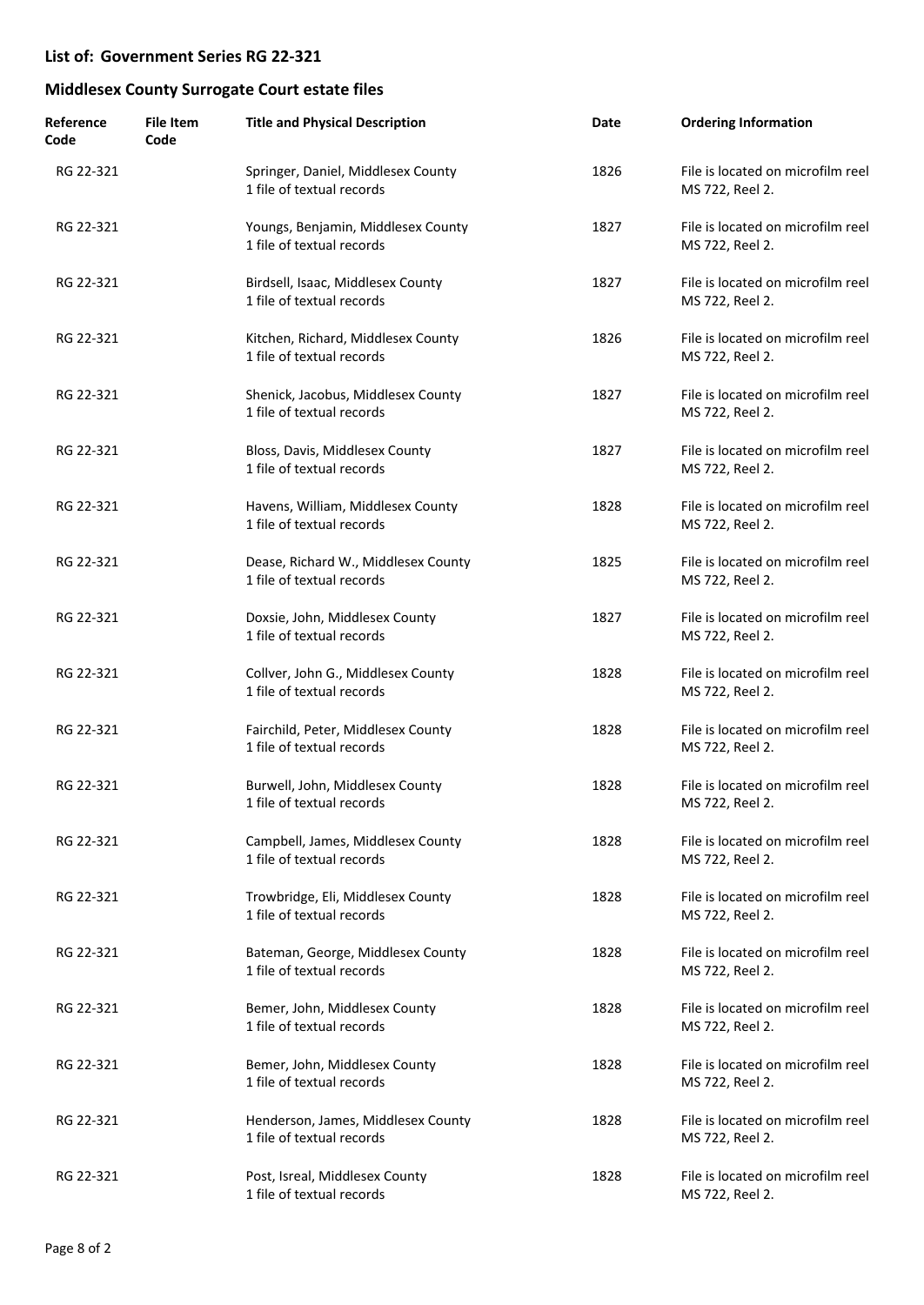| Reference<br>Code | <b>File Item</b><br>Code | <b>Title and Physical Description</b>                                         | Date | <b>Ordering Information</b>                          |
|-------------------|--------------------------|-------------------------------------------------------------------------------|------|------------------------------------------------------|
| RG 22-321         |                          | Thayer, Alonzo, Middlesex County<br>1 file of textual records                 | 1829 | File is located on microfilm reel<br>MS 722, Reel 2. |
| RG 22-321         |                          | Smith, William, Middlesex County<br>1 file of textual records                 | 1829 | File is located on microfilm reel<br>MS 722, Reel 2. |
| RG 22-321         |                          | Edmonds, Matthew, Middlesex County<br>1 file of textual records               | 1829 | File is located on microfilm reel<br>MS 722, Reel 2. |
| RG 22-321         |                          | Malcolm, Hugh, Middlesex County<br>1 file of textual records                  | 1828 | File is located on microfilm reel<br>MS 722, Reel 2. |
| RG 22-321         |                          | Schermerhorn, Cornelius D., Middlesex County<br>1 file of textual records     | 1829 | File is located on microfilm reel<br>MS 722, Reel 2. |
| RG 22-321         |                          | Gillom, Joshua, Middlesex County<br>1 file of textual records                 | 1829 | File is located on microfilm reel<br>MS 722, Reel 2. |
| RG 22-321         |                          | Brown, Samuel, Middlesex County<br>1 file of textual records                  | 1829 | File is located on microfilm reel<br>MS 722, Reel 2. |
| RG 22-321         |                          | Philan, William W., Middlesex County<br>1 file of textual records             | 1829 | File is located on microfilm reel<br>MS 722, Reel 2. |
| RG 22-321         |                          | Segrave, Thomas, Middlesex County<br>1 file of textual records                | 1829 | File is located on microfilm reel<br>MS 722, Reel 2. |
| RG 22-321         |                          | Fish, Norman B. (Guardianship), Middlesex County<br>1 file of textual records | 1829 | File is located on microfilm reel<br>MS 722, Reel 2. |
| RG 22-321         |                          | Robinson, William, Middlesex County<br>1 file of textual records              | 1830 | File is located on microfilm reel<br>MS 722, Reel 2. |
| RG 22-321         |                          | Chisholm, William, Middlesex County<br>1 file of textual records              | 1830 | File is located on microfilm reel<br>MS 722, Reel 2. |
| RG 22-321         |                          | Woolley, Joseph, Middlesex County<br>1 file of textual records                | 1830 | File is located on microfilm reel<br>MS 722, Reel 2. |
| RG 22-321         |                          | Wood, Platt, Middlesex County<br>1 file of textual records                    | 1830 | File is located on microfilm reel<br>MS 722, Reel 2. |
| RG 22-321         |                          | Chrysler, Adam, Middlesex County<br>1 file of textual records                 | 1831 | File is located on microfilm reel<br>MS 722, Reel 2. |
| RG 22-321         |                          | Sinclair, John, Middlesex County<br>1 file of textual records                 | 1826 | File is located on microfilm reel<br>MS 722, Reel 2. |
| RG 22-321         |                          | Corlis, Cornelius H., Middlesex County<br>1 file of textual records           | 1831 | File is located on microfilm reel<br>MS 722, Reel 2. |
| RG 22-321         |                          | Brooks, Joseph, Middlesex County<br>1 file of textual records                 | 1831 | File is located on microfilm reel<br>MS 722, Reel 2. |
| RG 22-321         |                          | Younglove, Ezekiel, Middlesex County<br>1 file of textual records             | 1832 | File is located on microfilm reel<br>MS 722, Reel 2. |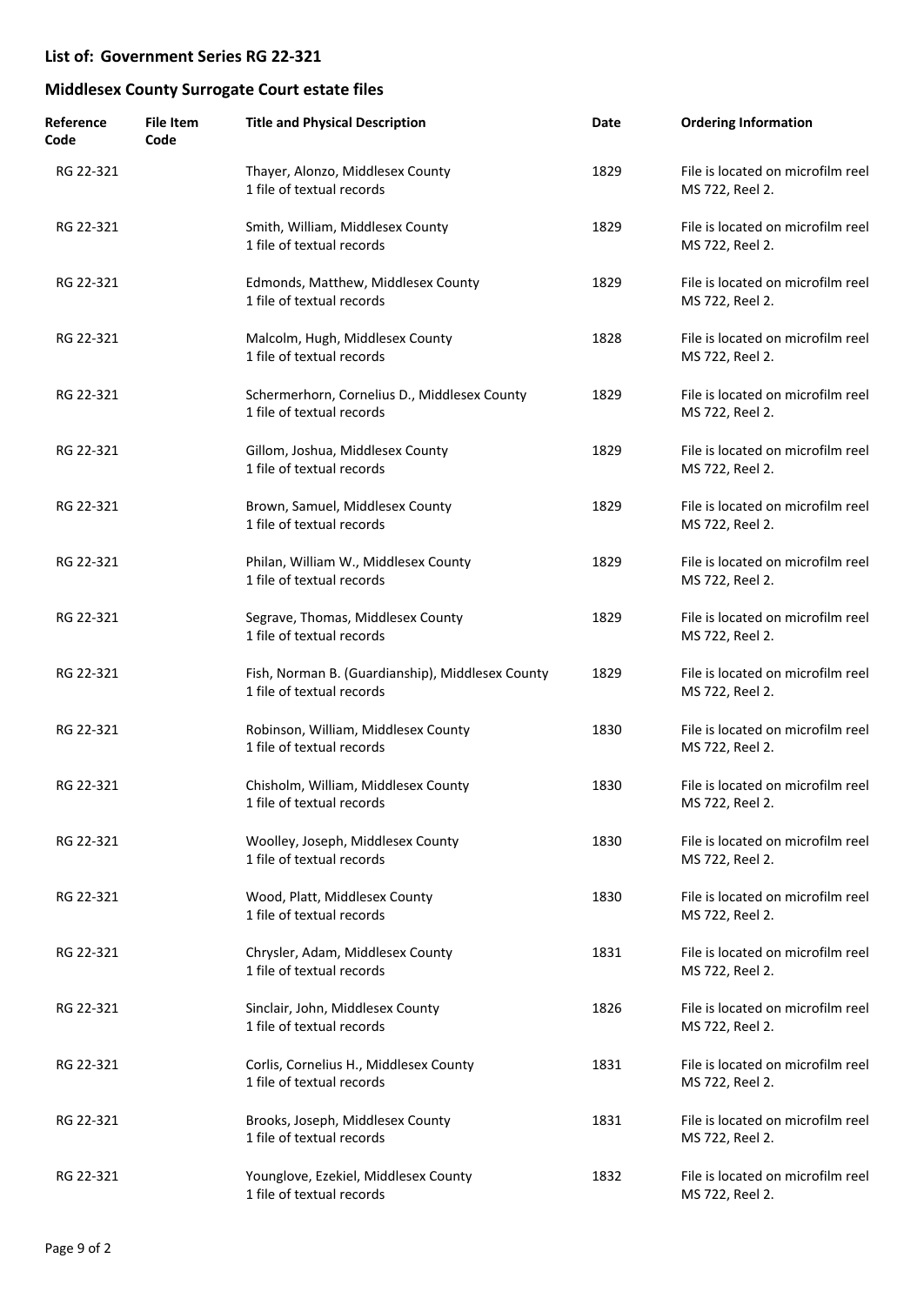| Reference<br>Code | <b>File Item</b><br>Code | <b>Title and Physical Description</b>                              | Date | <b>Ordering Information</b>                          |
|-------------------|--------------------------|--------------------------------------------------------------------|------|------------------------------------------------------|
| RG 22-321         |                          | Ross, Donald M., Middlesex County<br>1 file of textual records     | 1832 | File is located on microfilm reel<br>MS 722, Reel 2. |
| RG 22-321         |                          | Choate, Jacob, Middlesex County<br>1 file of textual records       | 1832 | File is located on microfilm reel<br>MS 722, Reel 2. |
| RG 22-321         |                          | Kenney, Ephraim, Middlesex County<br>1 file of textual records     | 1832 | File is located on microfilm reel<br>MS 722, Reel 2. |
| RG 22-321         |                          | Shearer, Robert, Middlesex County<br>1 file of textual records     | 1832 | File is located on microfilm reel<br>MS 722, Reel 2. |
| RG 22-321         |                          | Thomson, Charles D., Middlesex County<br>1 file of textual records | 1832 | File is located on microfilm reel<br>MS 722, Reel 2. |
| RG 22-321         |                          | Henshaw, John, Middlesex County<br>1 file of textual records       | 1832 | File is located on microfilm reel<br>MS 722, Reel 2. |
| RG 22-321         |                          | Foster, Elias, Middlesex County<br>1 file of textual records       | 1832 | File is located on microfilm reel<br>MS 722, Reel 2. |
| RG 22-321         |                          | Philan, Elizabeth, Middlesex County<br>1 file of textual records   | 1831 | File is located on microfilm reel<br>MS 722, Reel 2. |
| RG 22-321         |                          | Learn, Asa, Middlesex County<br>1 file of textual records          | 1832 | File is located on microfilm reel<br>MS 722, Reel 2. |
| RG 22-321         |                          | Lancaster, Thomas, Middlesex County<br>1 file of textual records   | 1831 | File is located on microfilm reel<br>MS 722, Reel 2. |
| RG 22-321         |                          | Hawkins, Isaac, Middlesex County<br>1 file of textual records      | 1832 | File is located on microfilm reel<br>MS 722, Reel 2. |
| RG 22-321         |                          | Wells, Aldridge, Middlesex County<br>1 file of textual records     | 1832 | File is located on microfilm reel<br>MS 722, Reel 2. |
| RG 22-321         |                          | Wells, Aldridge, Middlesex County<br>1 file of textual records     | 1832 | File is located on microfilm reel<br>MS 722, Reel 2. |
| RG 22-321         |                          | Kern, John Jr., Middlesex County<br>1 file of textual records      | 1833 | File is located on microfilm reel<br>MS 722, Reel 2. |
| RG 22-321         |                          | Anderson, John, Middlesex County<br>1 file of textual records      | 1833 | File is located on microfilm reel<br>MS 722, Reel 2. |
| RG 22-321         |                          | Daniel, Henry, Middlesex County<br>1 file of textual records       | 1832 | File is located on microfilm reel<br>MS 722, Reel 2. |
| RG 22-321         |                          | James, Philip, Middlesex County<br>1 file of textual records       | 1833 | File is located on microfilm reel<br>MS 722, Reel 2. |
| RG 22-321         |                          | Prockcunier, David S. (Guardianship), Middlesex<br>County          | n.d. | File is located on microfilm reel<br>MS 722, Reel 2. |
| RG 22-321         |                          | Dale, Henry, Middlesex County<br>1 file of textual records         | 1833 | File is located on microfilm reel<br>MS 722, Reel 2. |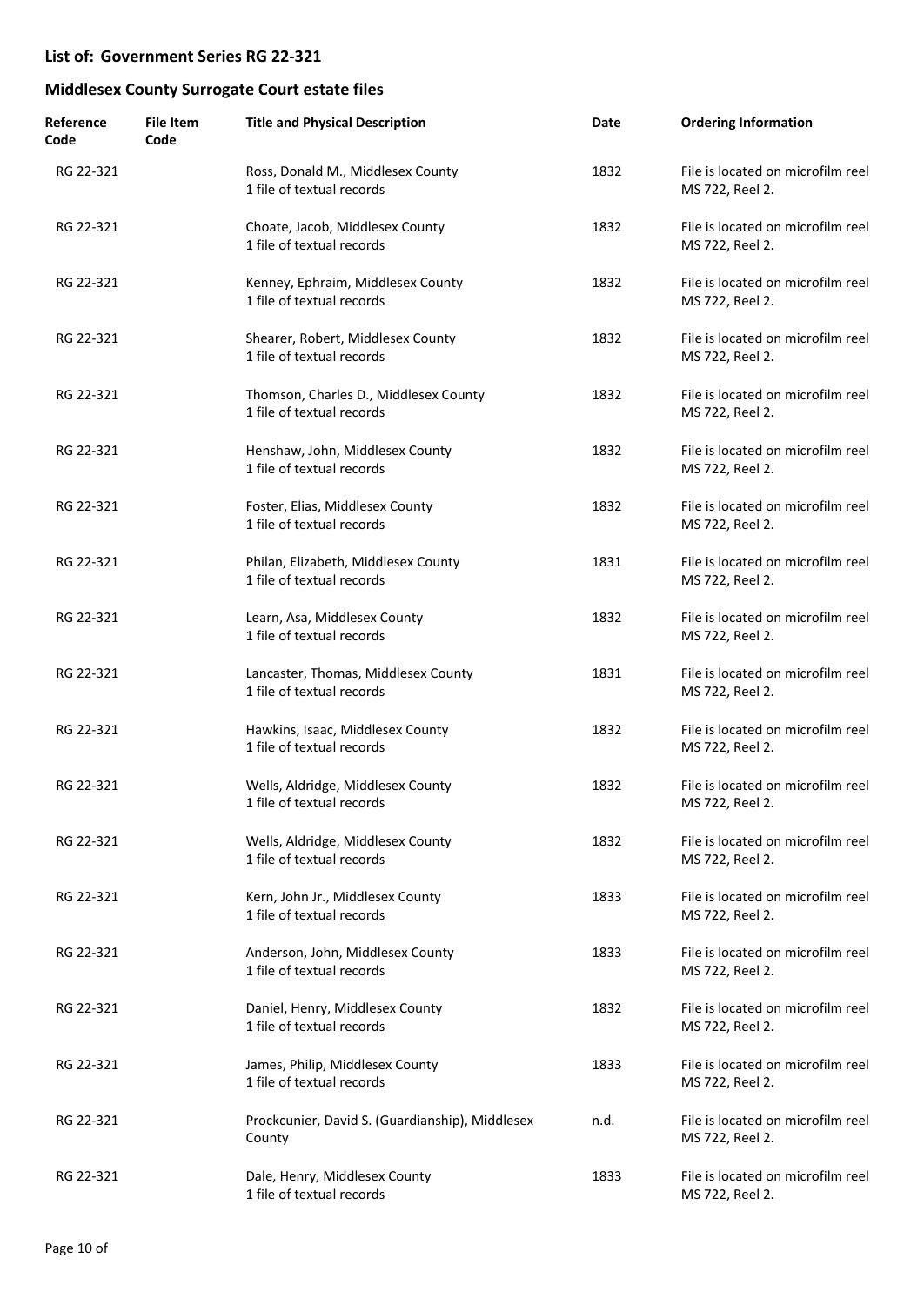| Reference<br>Code | <b>File Item</b><br>Code | <b>Title and Physical Description</b>                              | Date | <b>Ordering Information</b>                          |
|-------------------|--------------------------|--------------------------------------------------------------------|------|------------------------------------------------------|
| RG 22-321         |                          | Williams, Jonathan, Middlesex County<br>1 file of textual records  | 1832 | File is located on microfilm reel<br>MS 722, Reel 2. |
| RG 22-321         |                          | Sutton, John, Middlesex County<br>1 file of textual records        | 1830 | File is located on microfilm reel<br>MS 722, Reel 2. |
| RG 22-321         |                          | Dewitt, James, Middlesex County<br>1 file of textual records       | 1831 | File is located on microfilm reel<br>MS 722, Reel 2. |
| RG 22-321         |                          | Bedford, Stephen, Middlesex County<br>1 file of textual records    | 1833 | File is located on microfilm reel<br>MS 722, Reel 2. |
| RG 22-321         |                          | Sherlock, Samuel, Middlesex County<br>1 file of textual records    | 1833 | File is located on microfilm reel<br>MS 722, Reel 2. |
| RG 22-321         |                          | Robertson, Thomas, Middlesex County<br>1 file of textual records   | 1832 | File is located on microfilm reel<br>MS 722, Reel 2. |
| RG 22-321         |                          | Lossing, Peter, Middlesex County<br>1 file of textual records      | 1833 | File is located on microfilm reel<br>MS 722, Reel 2. |
| RG 22-321         |                          | Phillpot, John, Middlesex County<br>1 file of textual records      | 1827 | File is located on microfilm reel<br>MS 722, Reel 2. |
| RG 22-321         |                          | Steinhoff, Emmanuel, Middlesex County<br>1 file of textual records | 1833 | File is located on microfilm reel<br>MS 722, Reel 2. |
| RG 22-321         |                          | Phelps, David, Middlesex County<br>1 file of textual records       | 1833 | File is located on microfilm reel<br>MS 722, Reel 2. |
| RG 22-321         |                          | Dedrick, John, Middlesex County<br>1 file of textual records       | 1833 | File is located on microfilm reel<br>MS 722, Reel 2. |
| RG 22-321         |                          | Witt, Calvin, Middlesex County<br>1 file of textual records        | 1829 | File is located on microfilm reel<br>MS 722, Reel 2. |
| RG 22-321         |                          | Caswell, Nathan, Middlesex County<br>1 file of textual records     | 1833 | File is located on microfilm reel<br>MS 722, Reel 2. |
| RG 22-321         |                          | Avery, Charles, Middlesex County<br>1 file of textual records      | 1833 | File is located on microfilm reel<br>MS 722, Reel 2. |
| RG 22-321         |                          | Gilbert, Thomas, Middlesex County<br>1 file of textual records     | 1834 | File is located on microfilm reel<br>MS 722, Reel 2. |
| RG 22-321         |                          | Story, Walter, Middlesex County<br>1 file of textual records       | 1831 | File is located on microfilm reel<br>MS 722, Reel 2. |
| RG 22-321         |                          | Woolley, Joseph, Middlesex County<br>1 file of textual records     | 1834 | File is located on microfilm reel<br>MS 722, Reel 2. |
| RG 22-321         |                          | Rohrer, Christian, Middlesex County<br>1 file of textual records   | 1834 | File is located on microfilm reel<br>MS 722, Reel 2. |
| RG 22-321         |                          | Wilson, Abraham, Middlesex County<br>1 file of textual records     | 1834 | File is located on microfilm reel<br>MS 722, Reel 2. |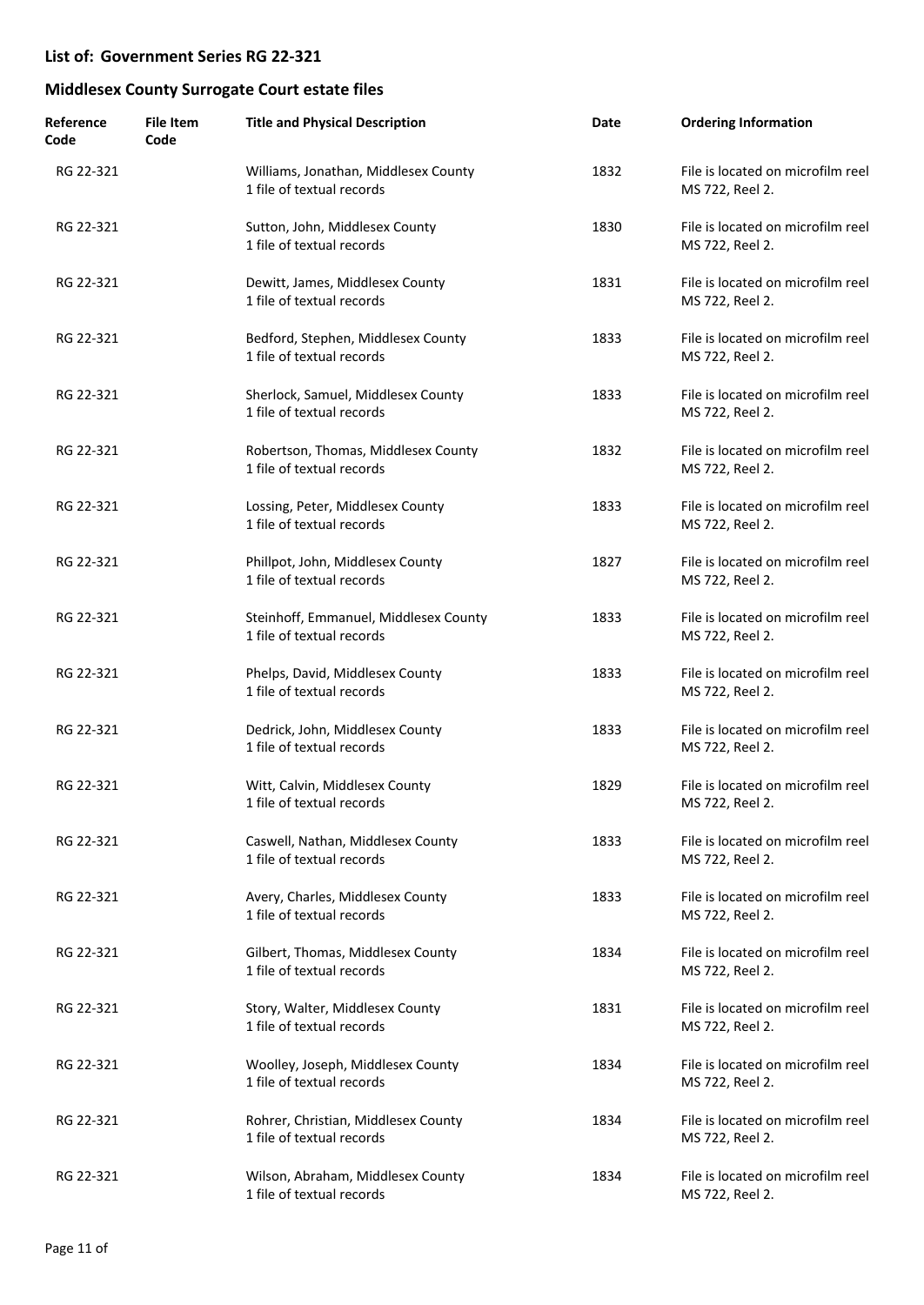| Reference<br>Code | <b>File Item</b><br>Code | <b>Title and Physical Description</b>                               | Date | <b>Ordering Information</b>                          |
|-------------------|--------------------------|---------------------------------------------------------------------|------|------------------------------------------------------|
| RG 22-321         |                          | Coltman, Benjamin, Middlesex County<br>1 file of textual records    | 1834 | File is located on microfilm reel<br>MS 722, Reel 2. |
| RG 22-321         |                          | Thornton, Abel, Middlesex County<br>1 file of textual records       | 1834 | File is located on microfilm reel<br>MS 722, Reel 2. |
| RG 22-321         |                          | Green, John, Middlesex County<br>1 file of textual records          | 1834 | File is located on microfilm reel<br>MS 722, Reel 2. |
| RG 22-321         |                          | Benton, Isaac, Middlesex County<br>1 file of textual records        | 1834 | File is located on microfilm reel<br>MS 722, Reel 2. |
| RG 22-321         |                          | Hersey, Freeman, Middlesex County<br>1 file of textual records      | 1834 | File is located on microfilm reel<br>MS 722, Reel 2. |
| RG 22-321         |                          | Leak, Aaron, Middlesex County<br>1 file of textual records          | 1834 | File is located on microfilm reel<br>MS 722, Reel 2. |
| RG 22-321         |                          | Brayne, John, Middlesex County<br>1 file of textual records         | 1835 | File is located on microfilm reel<br>MS 722, Reel 3. |
| RG 22-321         |                          | Conrad, John, Middlesex County<br>1 file of textual records         | 1835 | File is located on microfilm reel<br>MS 722, Reel 3. |
| RG 22-321         |                          | Brown, Patrick, Middlesex County<br>1 file of textual records       | 1835 | File is located on microfilm reel<br>MS 722, Reel 3. |
| RG 22-321         |                          | Culver, Moses, Middlesex County<br>1 file of textual records        | 1835 | File is located on microfilm reel<br>MS 722, Reel 3. |
| RG 22-321         |                          | Freeman, Daniel, Middlesex County<br>1 file of textual records      | 1835 | File is located on microfilm reel<br>MS 722, Reel 3. |
| RG 22-321         |                          | Bastede, Peter, Middlesex County<br>1 file of textual records       | 1834 | File is located on microfilm reel<br>MS 722, Reel 3. |
| RG 22-321         |                          | Barreyman, Henry P., Middlesex County<br>1 file of textual records  | 1834 | File is located on microfilm reel<br>MS 722, Reel 3. |
| RG 22-321         |                          | Smith, Hart, Middlesex County<br>1 file of textual records          | 1835 | File is located on microfilm reel<br>MS 722, Reel 3. |
| RG 22-321         |                          | Horner, Thomas, Middlesex County<br>1 file of textual records       | 1835 | File is located on microfilm reel<br>MS 722, Reel 3. |
| RG 22-321         |                          | Wolfen, Jeremiah Sr., Middlesex County<br>1 file of textual records | 1835 | File is located on microfilm reel<br>MS 722, Reel 3. |
| RG 22-321         |                          | Powell, William, Middlesex County<br>1 file of textual records      | 1836 | File is located on microfilm reel<br>MS 722, Reel 3. |
| RG 22-321         |                          | Throckmorton, John, Middlesex County<br>1 file of textual records   | 1836 | File is located on microfilm reel<br>MS 722, Reel 3. |
| RG 22-321         |                          | Collver, Darius, Middlesex County<br>1 file of textual records      | 1835 | File is located on microfilm reel<br>MS 722, Reel 3. |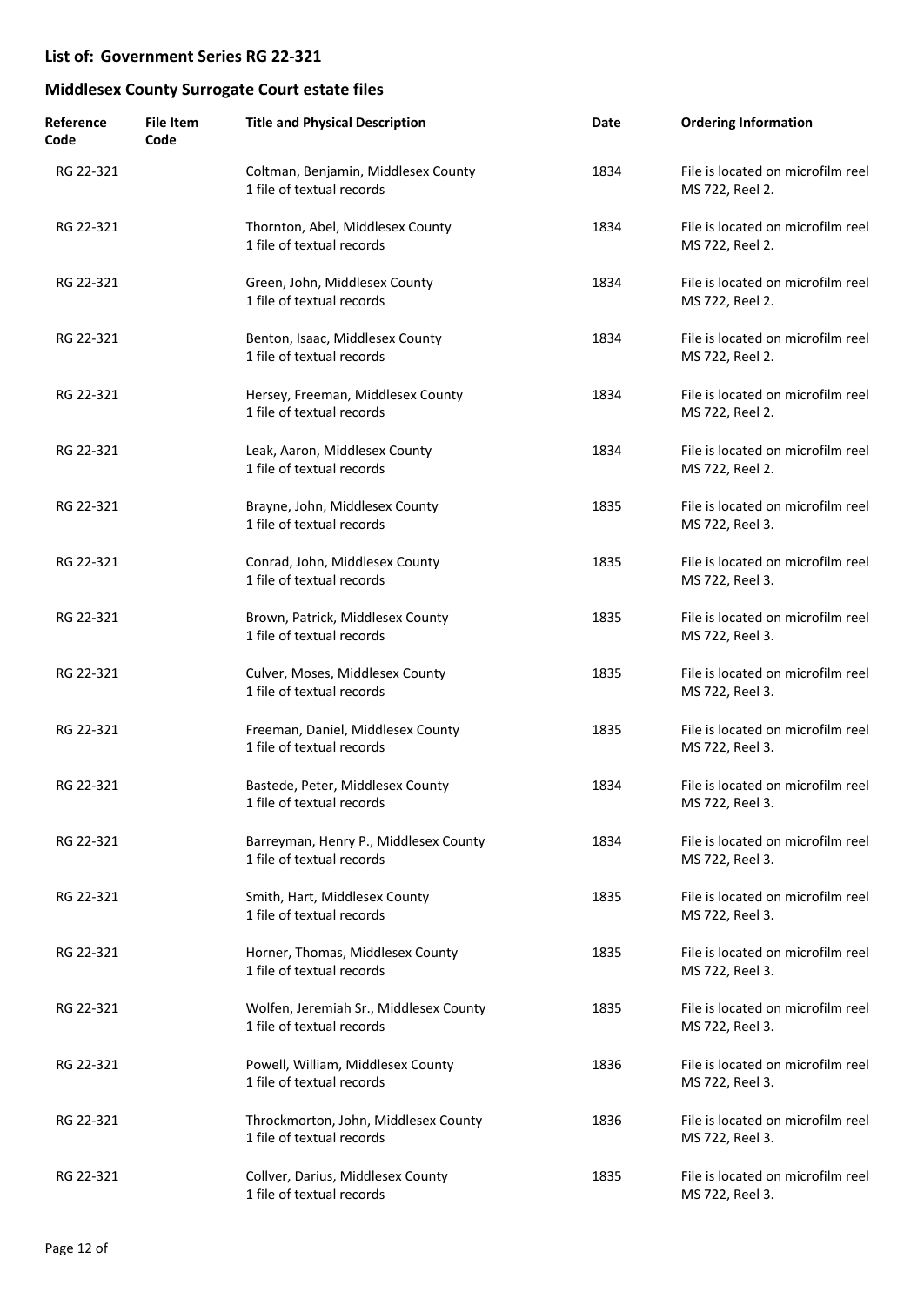| Reference<br>Code | <b>File Item</b><br>Code | <b>Title and Physical Description</b>                             | Date | <b>Ordering Information</b>                          |
|-------------------|--------------------------|-------------------------------------------------------------------|------|------------------------------------------------------|
| RG 22-321         |                          | Reid, John, Middlesex County<br>1 file of textual records         | 1834 | File is located on microfilm reel<br>MS 722, Reel 3. |
| RG 22-321         |                          | Ferguson, James, Middlesex County<br>1 file of textual records    | 1836 | File is located on microfilm reel<br>MS 722, Reel 3. |
| RG 22-321         |                          | Peacey, William, Middlesex County<br>1 file of textual records    | 1836 | File is located on microfilm reel<br>MS 722, Reel 3. |
| RG 22-321         |                          | Williams, Benjamin, Middlesex County<br>1 file of textual records | 1836 | File is located on microfilm reel<br>MS 722, Reel 3. |
| RG 22-321         |                          | Williams, Jane, Middlesex County<br>1 file of textual records     | 1836 | File is located on microfilm reel<br>MS 722, Reel 3. |
| RG 22-321         |                          | Wood, Timothy, Middlesex County<br>1 file of textual records      | 1836 | File is located on microfilm reel<br>MS 722, Reel 3. |
| RG 22-321         |                          | Wood, Abraham A., Middlesex County<br>1 file of textual records   | 1836 | File is located on microfilm reel<br>MS 722, Reel 3. |
| RG 22-321         |                          | Wood, Isreal H., Middlesex County<br>1 file of textual records    | 1836 | File is located on microfilm reel<br>MS 722, Reel 3. |
| RG 22-321         |                          | Price, Thomas, Middlesex County<br>1 file of textual records      | 1836 | File is located on microfilm reel<br>MS 722, Reel 3. |
| RG 22-321         |                          | Boyce, John, Middlesex County<br>1 file of textual records        | 1836 | File is located on microfilm reel<br>MS 722, Reel 3. |
| RG 22-321         |                          | Davis, Joel, Middlesex County<br>1 file of textual records        | 1837 | File is located on microfilm reel<br>MS 722, Reel 3. |
| RG 22-321         |                          | Smith, Jacob, Middlesex County<br>1 file of textual records       | 1837 | File is located on microfilm reel<br>MS 722, Reel 3. |
| RG 22-321         |                          | Eliot, Oliver, Middlesex County<br>1 file of textual records      | 1837 | File is located on microfilm reel<br>MS 722, Reel 3. |
| RG 22-321         |                          | Lemon, Joseph, Middlesex County<br>1 file of textual records      | 1837 | File is located on microfilm reel<br>MS 722, Reel 3. |
| RG 22-321         |                          | Barber, Jacob, Middlesex County<br>1 file of textual records      | 1825 | File is located on microfilm reel<br>MS 722, Reel 3. |
| RG 22-321         |                          | Hale, Thomas B., Middlesex County<br>1 file of textual records    | 1837 | File is located on microfilm reel<br>MS 722, Reel 3. |
| RG 22-321         |                          | Boyce, John, Middlesex County<br>1 file of textual records        | 1836 | File is located on microfilm reel<br>MS 722, Reel 3. |
| RG 22-321         |                          | Douglas, George, Middlesex County<br>1 file of textual records    | 1837 | File is located on microfilm reel<br>MS 722, Reel 3. |
| RG 22-321         |                          | Stephens, John, Middlesex County<br>1 file of textual records     | 1837 | File is located on microfilm reel<br>MS 722, Reel 3. |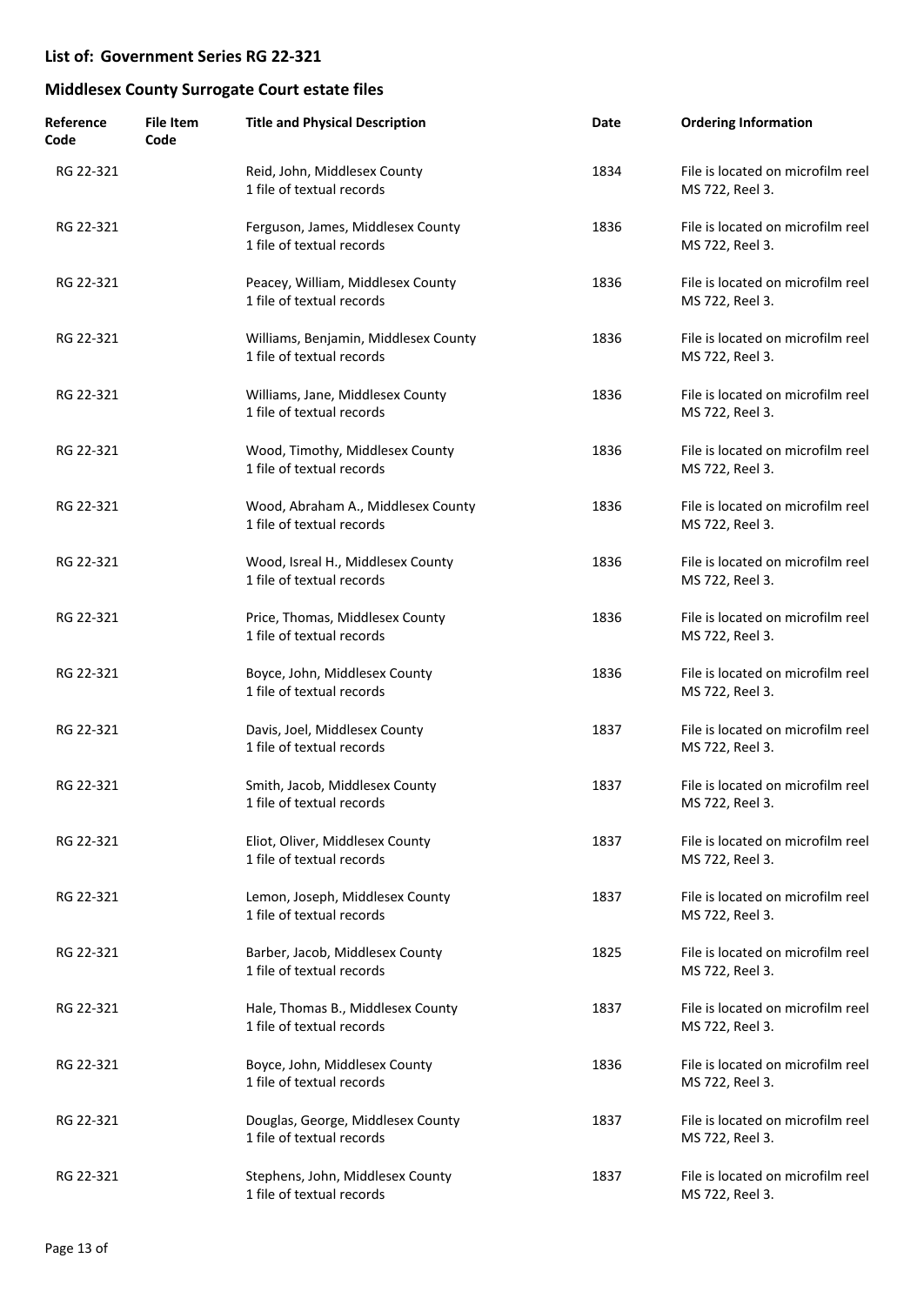| Reference<br>Code | <b>File Item</b><br>Code | <b>Title and Physical Description</b>                              | Date | <b>Ordering Information</b>                          |
|-------------------|--------------------------|--------------------------------------------------------------------|------|------------------------------------------------------|
| RG 22-321         |                          | Forse, Philip, Middlesex County<br>1 file of textual records       | 1837 | File is located on microfilm reel<br>MS 722, Reel 3. |
| RG 22-321         |                          | Smith, Alexander, Middlesex County<br>1 file of textual records    | 1837 | File is located on microfilm reel<br>MS 722, Reel 3. |
| RG 22-321         |                          | Zavitz, Christian, Middlesex County<br>1 file of textual records   | 1837 | File is located on microfilm reel<br>MS 722, Reel 3. |
| RG 22-321         |                          | Martin, Thomas, Middlesex County<br>1 file of textual records      | 1837 | File is located on microfilm reel<br>MS 722, Reel 3. |
| RG 22-321         |                          | Furman, John, Middlesex County<br>1 file of textual records        | 1837 | File is located on microfilm reel<br>MS 722, Reel 3. |
| RG 22-321         |                          | Fols, Michael, Middlesex County<br>1 file of textual records       | 1837 | File is located on microfilm reel<br>MS 722, Reel 3. |
| RG 22-321         |                          | Furman, Henry, Middlesex County<br>1 file of textual records       | 1837 | File is located on microfilm reel<br>MS 722, Reel 3. |
| RG 22-321         |                          | Rankine, Charles, Middlesex County<br>1 file of textual records    | 1834 | File is located on microfilm reel<br>MS 722, Reel 3. |
| RG 22-321         |                          | Matthews, Thomas, Middlesex County<br>1 file of textual records    | 1837 | File is located on microfilm reel<br>MS 722, Reel 3. |
| RG 22-321         |                          | Beach, Abraham, Middlesex County<br>1 file of textual records      | 1835 | File is located on microfilm reel<br>MS 722, Reel 3. |
| RG 22-321         |                          | Briggs, Joel, Middlesex County<br>1 file of textual records        | 1837 | File is located on microfilm reel<br>MS 722, Reel 3. |
| RG 22-321         |                          | Ely, William, Middlesex County<br>1 file of textual records        | 1837 | File is located on microfilm reel<br>MS 722, Reel 3. |
| RG 22-321         |                          | Hampton, Nelson, Middlesex County<br>1 file of textual records     | 1838 | File is located on microfilm reel<br>MS 722, Reel 3. |
| RG 22-321         |                          | Van Egmond, Anthony, Middlesex County<br>1 file of textual records | 1838 | File is located on microfilm reel<br>MS 722, Reel 3. |
| RG 22-321         |                          | Richardson, Richard, Middlesex County<br>1 file of textual records | 1838 | File is located on microfilm reel<br>MS 722, Reel 3. |
| RG 22-321         |                          | Chrysler, John, Middlesex County<br>1 file of textual records      | 1838 | File is located on microfilm reel<br>MS 722, Reel 3. |
| RG 22-321         |                          | Anderson, David, Middlesex County<br>1 file of textual records     | 1838 | File is located on microfilm reel<br>MS 722, Reel 3. |
| RG 22-321         |                          | Erskine, James D., Middlesex County<br>1 file of textual records   | 1838 | File is located on microfilm reel<br>MS 722, Reel 3. |
| RG 22-321         |                          | Clark, Hugh, Middlesex County<br>1 file of textual records         | 1838 | File is located on microfilm reel<br>MS 722, Reel 3. |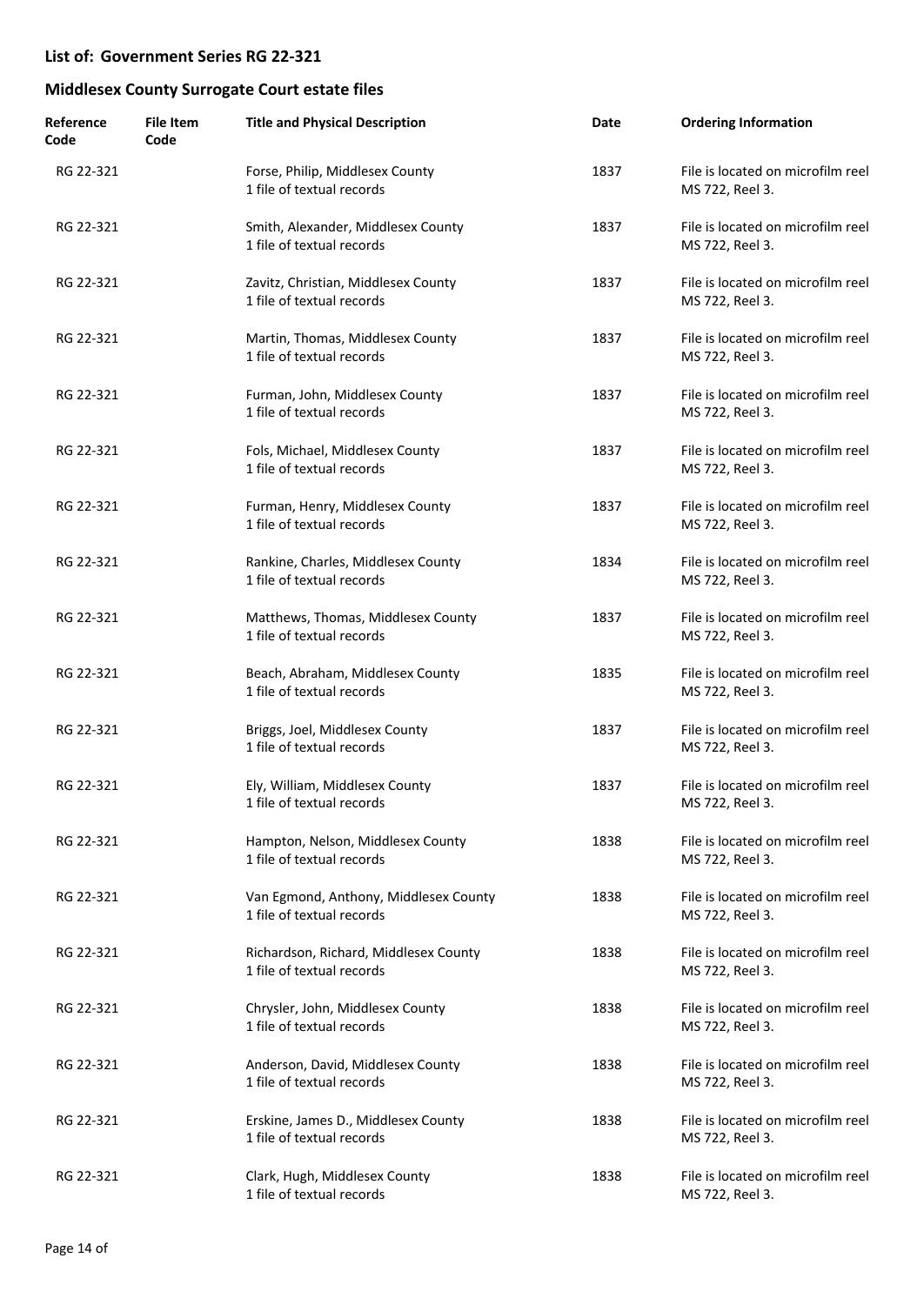| Reference<br>Code | <b>File Item</b><br>Code | <b>Title and Physical Description</b>                             | Date | <b>Ordering Information</b>                          |
|-------------------|--------------------------|-------------------------------------------------------------------|------|------------------------------------------------------|
| RG 22-321         |                          | Batley, George, Middlesex County<br>1 file of textual records     | 1838 | File is located on microfilm reel<br>MS 722, Reel 3. |
| RG 22-321         |                          | Hanmer, Henry, Middlesex County<br>1 file of textual records      | 1838 | File is located on microfilm reel<br>MS 722, Reel 3. |
| RG 22-321         |                          | Campbell, John, Middlesex County<br>1 file of textual records     | 1838 | File is located on microfilm reel<br>MS 722, Reel 3. |
| RG 22-321         |                          | Jones, Thomas J., Middlesex County<br>1 file of textual records   | 1838 | File is located on microfilm reel<br>MS 722, Reel 3. |
| RG 22-321         |                          | Gibson, James, Middlesex County<br>1 file of textual records      | 1839 | File is located on microfilm reel<br>MS 722, Reel 3. |
| RG 22-321         |                          | Bryce, Archibald, Middlesex County<br>1 file of textual records   | 1839 | File is located on microfilm reel<br>MS 722, Reel 3. |
| RG 22-321         |                          | Strang, Nathan, Middlesex County<br>1 file of textual records     | 1839 | File is located on microfilm reel<br>MS 722, Reel 3. |
| RG 22-321         |                          | Cudney, Joshua, Middlesex County<br>1 file of textual records     | 1839 | File is located on microfilm reel<br>MS 722, Reel 3. |
| RG 22-321         |                          | Ryan, Levi, Middlesex County<br>1 file of textual records         | 1832 | File is located on microfilm reel<br>MS 722, Reel 3. |
| RG 22-321         |                          | Hay, John, Middlesex County<br>1 file of textual records          | 1804 | File is located on microfilm reel<br>MS 722, Reel 3. |
| RG 22-321         |                          | Bonnett, John, Middlesex County<br>1 file of textual records      | 1822 | File is located on microfilm reel<br>MS 722, Reel 3. |
| RG 22-321         |                          | Ellis, Thomas, Middlesex County<br>1 file of textual records      | 1846 | File is located on microfilm reel<br>GS 1, Reel 8,9. |
| RG 22-321         |                          | Moore, John, Middlesex County<br>1 file of textual records        | 1846 | File is located on microfilm reel<br>GS 1, Reel 8,9. |
| RG 22-321         |                          | Mills, Cornelius, Middlesex County<br>1 file of textual records   | 1846 | File is located on microfilm reel<br>GS 1, Reel 8,9. |
| RG 22-321         |                          | Lodge, John, Middlesex County<br>1 file of textual records        | 1846 | File is located on microfilm reel<br>GS 1, Reel 8,9. |
| RG 22-321         |                          | Dean, Daniel M., Middlesex County<br>1 file of textual records    | 1847 | File is located on microfilm reel<br>GS 1, Reel 8,9. |
| RG 22-321         |                          | Montross, Anderson, Middlesex County<br>1 file of textual records | 1847 | File is located on microfilm reel<br>GS 1, Reel 8,9. |
| RG 22-321         |                          | Hunt, Daniel W., Middlesex County<br>1 file of textual records    | 1846 | File is located on microfilm reel<br>GS 1, Reel 8,9. |
| RG 22-321         |                          | Beatty, James, Middlesex County<br>1 file of textual records      | 1847 | File is located on microfilm reel<br>GS 1, Reel 8,9. |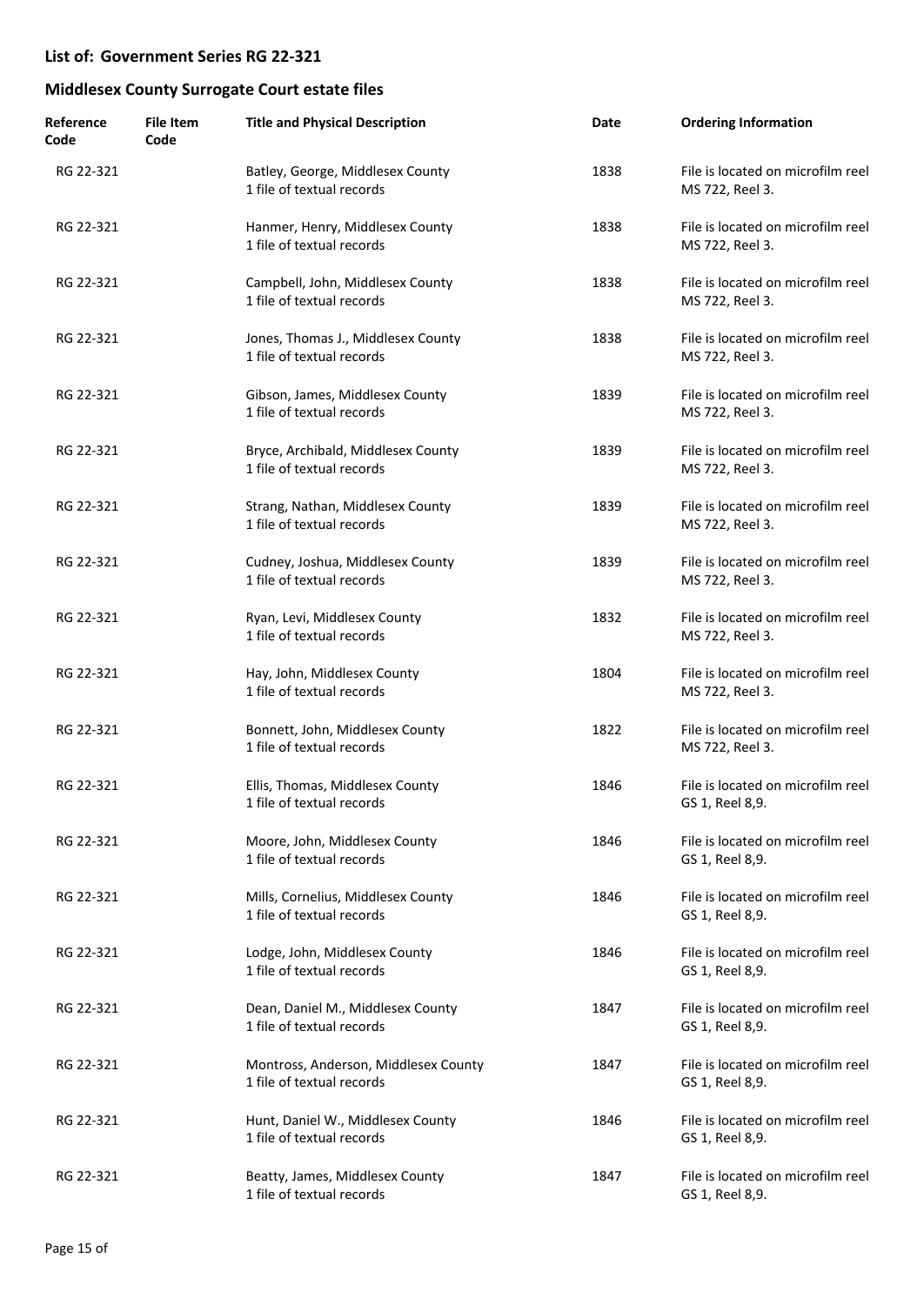| Reference<br>Code | File Item<br>Code | <b>Title and Physical Description</b>                            | Date | <b>Ordering Information</b>                          |
|-------------------|-------------------|------------------------------------------------------------------|------|------------------------------------------------------|
| RG 22-321         |                   | Loomis, Ebenezer, Middlesex County<br>1 file of textual records  | 1847 | File is located on microfilm reel<br>GS 1, Reel 8,9. |
| RG 22-321         |                   | Baker, John, Middlesex County<br>1 file of textual records       | 1847 | File is located on microfilm reel<br>GS 1, Reel 8,9. |
| RG 22-321         |                   | Davidson, William, Middlesex County<br>1 file of textual records | 1847 | File is located on microfilm reel<br>GS 1, Reel 8,9. |
| RG 22-321         |                   | Martin, John, Middlesex County<br>1 file of textual records      | 1847 | File is located on microfilm reel<br>GS 1, Reel 8,9. |
| RG 22-321         |                   | Parker, John, Middlesex County<br>1 file of textual records      | 1847 | File is located on microfilm reel<br>GS 1, Reel 8,9. |
| RG 22-321         |                   | Elliot, George, Middlesex County<br>1 file of textual records    | 1847 | File is located on microfilm reel<br>GS 1, Reel 8,9. |
| RG 22-321         |                   | Thorn, James K., Middlesex County<br>1 file of textual records   | 1847 | File is located on microfilm reel<br>GS 1, Reel 8,9. |
| RG 22-321         |                   | Philan, John, Middlesex County<br>1 file of textual records      | 1847 | File is located on microfilm reel<br>GS 1, Reel 8,9. |
| RG 22-321         |                   | Gunn, William, Middlesex County<br>1 file of textual records     | 1847 | File is located on microfilm reel<br>GS 1, Reel 8,9. |
| RG 22-321         |                   | Lee, Samuel, Middlesex County<br>1 file of textual records       | 1848 | File is located on microfilm reel<br>GS 1, Reel 8,9. |
| RG 22-321         |                   | Bowman, David J., Middlesex County<br>1 file of textual records  | 1848 | File is located on microfilm reel<br>GS 1, Reel 8,9. |
| RG 22-321         |                   | Bonser, Stephen, Middlesex County<br>1 file of textual records   | 1848 | File is located on microfilm reel<br>GS 1, Reel 8,9. |
| RG 22-321         |                   | Lee, Hiram D., Middlesex County<br>1 file of textual records     | 1848 | File is located on microfilm reel<br>GS 1, Reel 8,9. |
| RG 22-321         |                   | Higginson, Thomas, Middlesex County<br>1 file of textual records | 1848 | File is located on microfilm reel<br>GS 1, Reel 8,9. |
| RG 22-321         |                   | Targett, James, Middlesex County<br>1 file of textual records    | 1848 | File is located on microfilm reel<br>GS 1, Reel 8,9. |
| RG 22-321         |                   | Deacon, William, Middlesex County<br>1 file of textual records   | 1848 | File is located on microfilm reel<br>GS 1, Reel 8,9. |
| RG 22-321         |                   | Creelman, William, Middlesex County<br>1 file of textual records | 1848 | File is located on microfilm reel<br>GS 1, Reel 8,9. |
| RG 22-321         |                   | Lawton, George, Middlesex County<br>1 file of textual records    | 1848 | File is located on microfilm reel<br>GS 1, Reel 8,9. |
| RG 22-321         |                   | Bailey, James, Middlesex County<br>1 file of textual records     | 1848 | File is located on microfilm reel<br>GS 1, Reel 8,9. |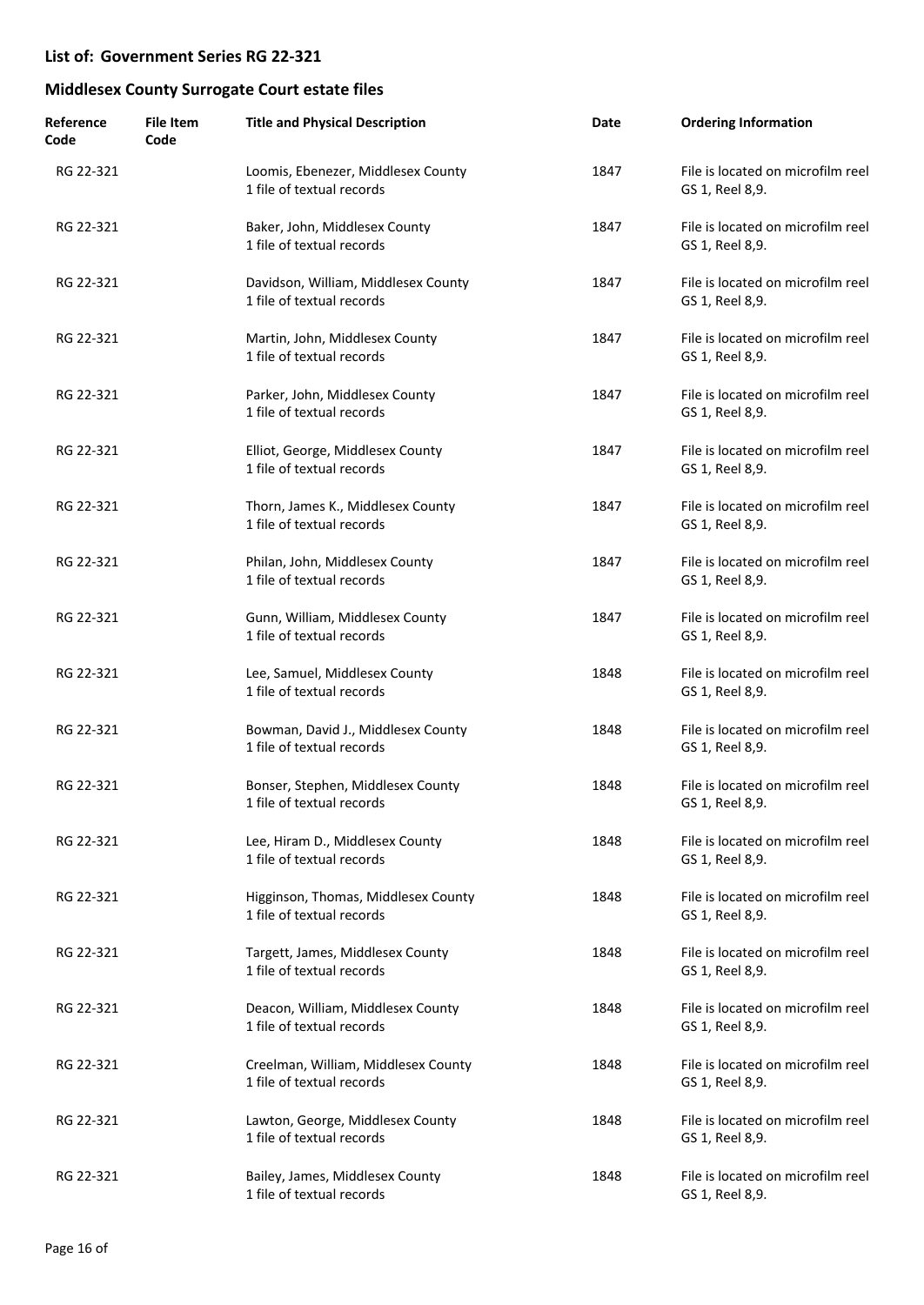| Reference<br>Code | <b>File Item</b><br>Code | <b>Title and Physical Description</b>                            | Date | <b>Ordering Information</b>                          |
|-------------------|--------------------------|------------------------------------------------------------------|------|------------------------------------------------------|
| RG 22-321         |                          | Page, Luke, Middlesex County<br>1 file of textual records        | 1848 | File is located on microfilm reel<br>GS 1, Reel 8,9. |
| RG 22-321         |                          | Mellor, Allen, Middlesex County<br>1 file of textual records     | 1848 | File is located on microfilm reel<br>GS 1, Reel 8,9. |
| RG 22-321         |                          | McGregor, Peter, Middlesex County<br>1 file of textual records   | 1849 | File is located on microfilm reel<br>GS 1, Reel 8,9. |
| RG 22-321         |                          | Scott, John, Middlesex County<br>1 file of textual records       | 1849 | File is located on microfilm reel<br>GS 1, Reel 8,9. |
| RG 22-321         |                          | Earuly, John, Middlesex County<br>1 file of textual records      | 1848 | File is located on microfilm reel<br>GS 1, Reel 8,9. |
| RG 22-321         |                          | Teeple, Jared T., Middlesex County<br>1 file of textual records  | 1849 | File is located on microfilm reel<br>GS 1, Reel 8,9. |
| RG 22-321         |                          | Fisher, John, Middlesex County<br>1 file of textual records      | 1849 | File is located on microfilm reel<br>GS 1, Reel 8,9. |
| RG 22-321         |                          | Armistead, John, Middlesex County<br>1 file of textual records   | 1849 | File is located on microfilm reel<br>GS 1, Reel 8,9. |
| RG 22-321         |                          | Pettyfer, Edward, Middlesex County<br>1 file of textual records  | 1849 | File is located on microfilm reel<br>GS 1, Reel 8,9. |
| RG 22-321         |                          | Arnold, Jacob, Middlesex County<br>1 file of textual records     | 1849 | File is located on microfilm reel<br>GS 1, Reel 8,9. |
| RG 22-321         |                          | Shipley, Edward, Middlesex County<br>1 file of textual records   | 1849 | File is located on microfilm reel<br>GS 1, Reel 8,9. |
| RG 22-321         |                          | Elliot, George, Middlesex County<br>1 file of textual records    | 1849 | File is located on microfilm reel<br>GS 1, Reel 8,9. |
| RG 22-321         |                          | Foulds, James, Middlesex County<br>1 file of textual records     | 1849 | File is located on microfilm reel<br>GS 1, Reel 8,9. |
| RG 22-321         |                          | Bryce, Archibald, Middlesex County<br>1 file of textual records  | 1849 | File is located on microfilm reel<br>GS 1, Reel 8,9. |
| RG 22-321         |                          | Ward, Charles, Middlesex County<br>1 file of textual records     | 1850 | File is located on microfilm reel<br>GS 1, Reel 8,9. |
| RG 22-321         |                          | Ford, Eli, Middlesex County<br>1 file of textual records         | 1850 | File is located on microfilm reel<br>GS 1, Reel 8,9. |
| RG 22-321         |                          | Tins, Thomas, Middlesex County<br>1 file of textual records      | 1850 | File is located on microfilm reel<br>GS 1, Reel 8,9. |
| RG 22-321         |                          | Edison, Marcellus, Middlesex County<br>1 file of textual records | 1850 | File is located on microfilm reel<br>GS 1, Reel 8,9. |
| RG 22-321         |                          | Cocker, Joseph, Middlesex County<br>1 file of textual records    | 1850 | File is located on microfilm reel<br>GS 1, Reel 8,9. |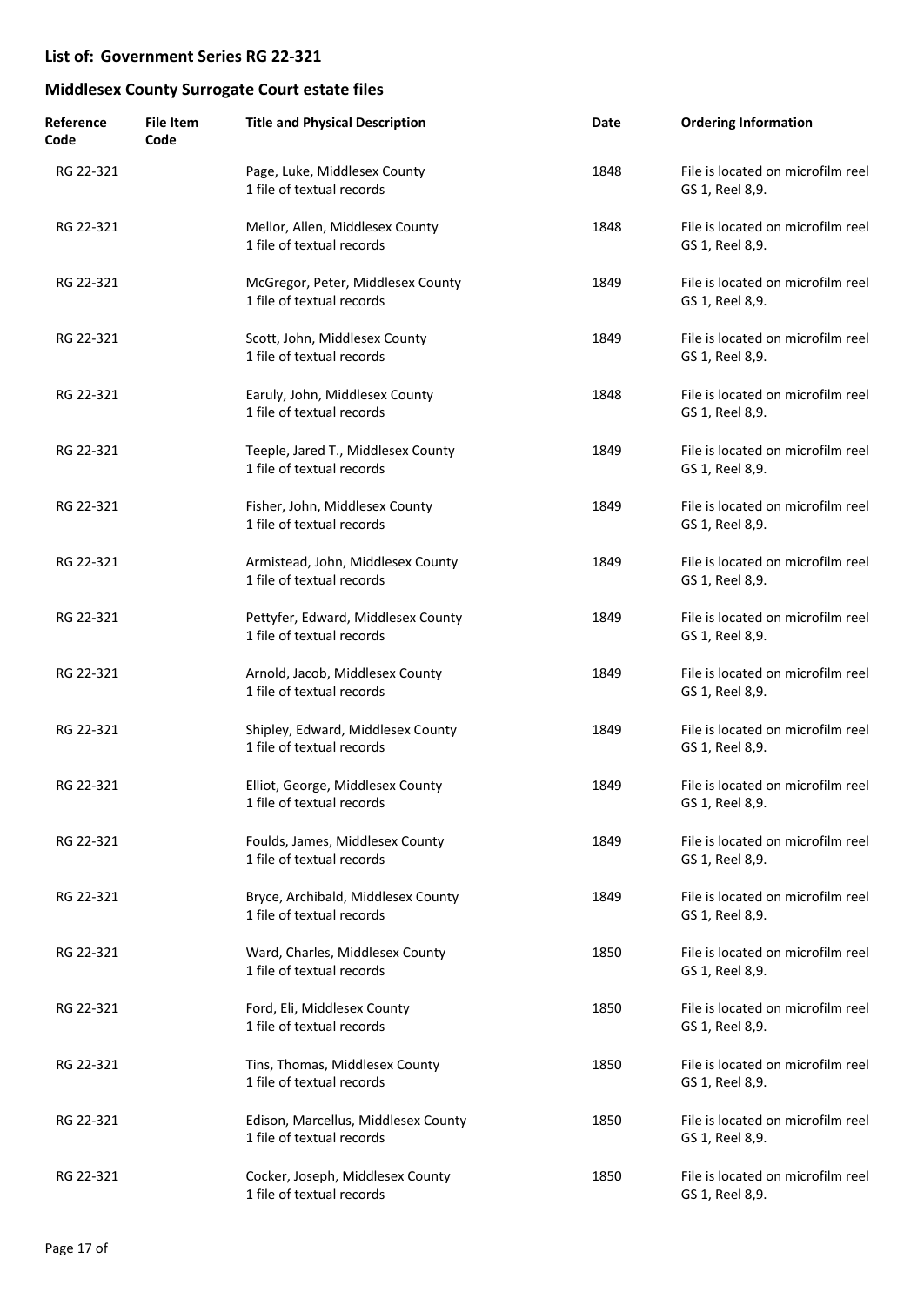| Reference<br>Code | <b>File Item</b><br>Code | <b>Title and Physical Description</b>                               | Date | <b>Ordering Information</b>                          |
|-------------------|--------------------------|---------------------------------------------------------------------|------|------------------------------------------------------|
| RG 22-321         |                          | Wright, Francis H., Middlesex County<br>1 file of textual records   | 1850 | File is located on microfilm reel<br>GS 1, Reel 8,9. |
| RG 22-321         |                          | Van Aurburgh, James, Middlesex County<br>1 file of textual records  | 1850 | File is located on microfilm reel<br>GS 1, Reel 8,9. |
| RG 22-321         |                          | Hoskin, Thomas, Middlesex County<br>1 file of textual records       | 1850 | File is located on microfilm reel<br>GS 1, Reel 8,9. |
| RG 22-321         |                          | Griffith, Alexander, Middlesex County<br>1 file of textual records  | 1850 | File is located on microfilm reel<br>GS 1, Reel 8,9. |
| RG 22-321         |                          | Davis, Andrus, Middlesex County<br>1 file of textual records        | 1850 | File is located on microfilm reel<br>GS 1, Reel 8,9. |
| RG 22-321         |                          | Hughes, Samuel H., Middlesex County<br>1 file of textual records    | 1850 | File is located on microfilm reel<br>GS 1, Reel 8,9. |
| RG 22-321         |                          | Edison, Thomas, Middlesex County<br>1 file of textual records       | 1850 | File is located on microfilm reel<br>GS 1, Reel 8,9. |
| RG 22-321         |                          | Chute, Thomas, Middlesex County<br>1 file of textual records        | 1850 | File is located on microfilm reel<br>GS 1, Reel 8,9. |
| RG 22-321         |                          | Pearce, John, Middlesex County<br>1 file of textual records         | 1851 | File is located on microfilm reel<br>GS 1, Reel 8,9. |
| RG 22-321         |                          | Song, Gabriel, Middlesex County<br>1 file of textual records        | 1851 | File is located on microfilm reel<br>GS 1, Reel 8,9. |
| RG 22-321         |                          | Molloy, Edward H., Middlesex County<br>1 file of textual records    | 1851 | File is located on microfilm reel<br>GS 1, Reel 8,9. |
| RG 22-321         |                          | McIntyre, Duncan, Middlesex County<br>1 file of textual records     | 1851 | File is located on microfilm reel<br>GS 1, Reel 8,9. |
| RG 22-321         |                          | Hepburn, Andrew, Middlesex County<br>1 file of textual records      | 1851 | File is located on microfilm reel<br>GS 1, Reel 8,9. |
| RG 22-321         |                          | McLaughlin, Felix, Middlesex County<br>1 file of textual records    | 1851 | File is located on microfilm reel<br>GS 1, Reel 8,9. |
| RG 22-321         |                          | Merritt, Abel, Middlesex County<br>1 file of textual records        | 1851 | File is located on microfilm reel<br>GS 1, Reel 8,9. |
| RG 22-321         |                          | O'Mara, Thomas, Middlesex County<br>1 file of textual records       | 1851 | File is located on microfilm reel<br>GS 1, Reel 8,9. |
| RG 22-321         |                          | Edison, Snow, Middlesex County<br>1 file of textual records         | 1851 | File is located on microfilm reel<br>GS 1, Reel 8,9. |
| RG 22-321         |                          | Cascaddan, Alexander, Middlesex County<br>1 file of textual records | 1851 | File is located on microfilm reel<br>GS 1, Reel 8,9. |
| RG 22-321         |                          | Teall, John B., Middlesex County<br>1 file of textual records       | 1851 | File is located on microfilm reel<br>GS 1, Reel 8,9. |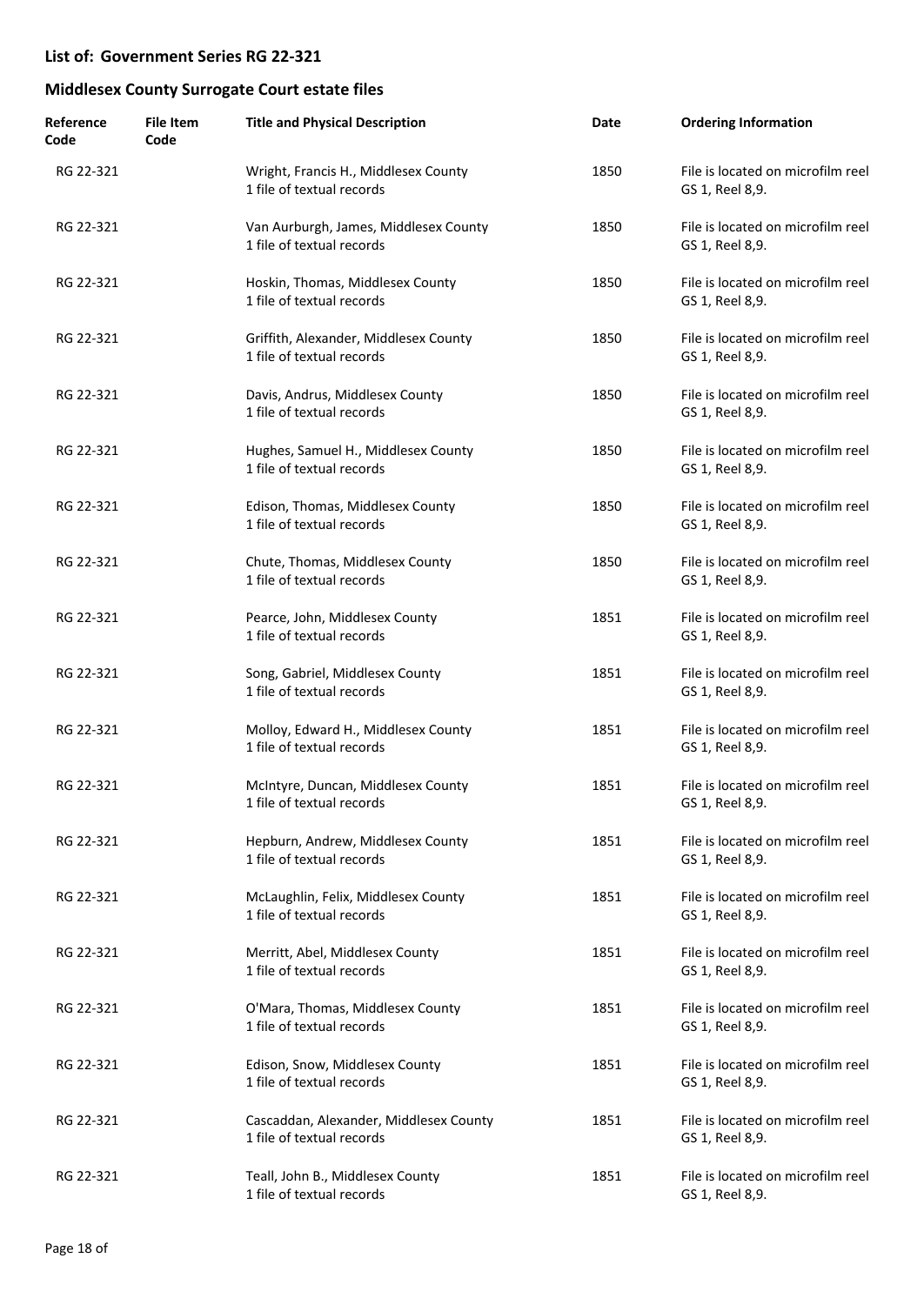| Reference<br>Code | <b>File Item</b><br>Code | <b>Title and Physical Description</b>                              | Date | <b>Ordering Information</b>                          |
|-------------------|--------------------------|--------------------------------------------------------------------|------|------------------------------------------------------|
| RG 22-321         |                          | Hawksworth, James, Middlesex County<br>1 file of textual records   | 1851 | File is located on microfilm reel<br>GS 1, Reel 8,9. |
| RG 22-321         |                          | Minchin, Joseph W., Middlesex County<br>1 file of textual records  | 1851 | File is located on microfilm reel<br>GS 1, Reel 8,9. |
| RG 22-321         |                          | Burgess, Daniel, Middlesex County<br>1 file of textual records     | 1851 | File is located on microfilm reel<br>GS 1, Reel 8,9. |
| RG 22-321         |                          | Proudfoot, William, Middlesex County<br>1 file of textual records  | 1851 | File is located on microfilm reel<br>GS 1, Reel 8,9. |
| RG 22-321         |                          | McArthur, James, Middlesex County<br>1 file of textual records     | 1851 | File is located on microfilm reel<br>GS 1, Reel 8,9. |
| RG 22-321         |                          | Light, Charles, Middlesex County<br>1 file of textual records      | 1851 | File is located on microfilm reel<br>GS 1, Reel 8,9. |
| RG 22-321         |                          | Scott, James, Middlesex County<br>1 file of textual records        | 1851 | File is located on microfilm reel<br>GS 1, Reel 8,9. |
| RG 22-321         |                          | Mills, Edmund, Middlesex County<br>1 file of textual records       | 1851 | File is located on microfilm reel<br>GS 1, Reel 8,9. |
| RG 22-321         |                          | Bowlby, Daniel, Middlesex County<br>1 file of textual records      | 1851 | File is located on microfilm reel<br>GS 1, Reel 8,9. |
| RG 22-321         |                          | Sinclair, Archibald, Middlesex County<br>1 file of textual records | 1851 | File is located on microfilm reel<br>GS 1, Reel 8,9. |
| RG 22-321         |                          | Gately, Patrick, Middlesex County<br>1 file of textual records     | 1851 | File is located on microfilm reel<br>GS 1, Reel 8,9. |
| RG 22-321         |                          | Van Patten, Hosea, Middlesex County<br>1 file of textual records   | 1852 | File is located on microfilm reel<br>GS 1, Reel 8,9. |
| RG 22-321         |                          | Duncan, William, Middlesex County<br>1 file of textual records     | 1852 | File is located on microfilm reel<br>GS 1, Reel 8,9. |
| RG 22-321         |                          | Taylor, Gilbert, Middlesex County<br>1 file of textual records     | 1852 | File is located on microfilm reel<br>GS 1, Reel 8,9. |
| RG 22-321         |                          | Green, Henry, Middlesex County<br>1 file of textual records        | 1852 | File is located on microfilm reel<br>GS 1, Reel 8,9. |
| RG 22-321         |                          | Bradley, Levi, Middlesex County<br>1 file of textual records       | 1852 | File is located on microfilm reel<br>GS 1, Reel 8,9. |
| RG 22-321         |                          | McTaggart, Godfrey, Middlesex County<br>1 file of textual records  | 1852 | File is located on microfilm reel<br>GS 1, Reel 8,9. |
| RG 22-321         |                          | Cook, Abraham, Middlesex County<br>1 file of textual records       | 1852 | File is located on microfilm reel<br>GS 1, Reel 8,9. |
| RG 22-321         |                          | McKay, James G., Middlesex County<br>1 file of textual records     | 1852 | File is located on microfilm reel<br>GS 1, Reel 8,9. |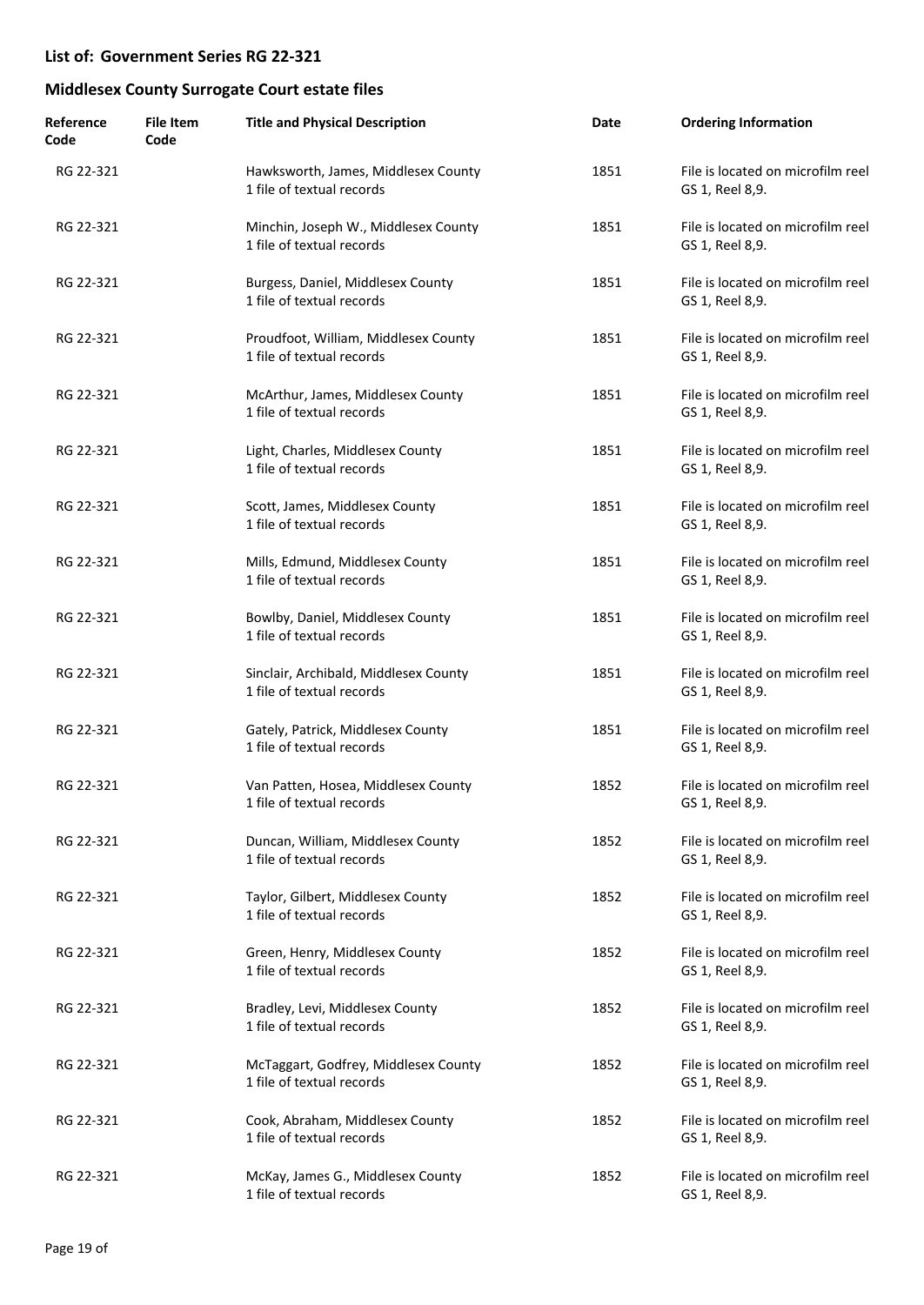| Reference<br>Code | <b>File Item</b><br>Code | <b>Title and Physical Description</b>                            | Date | <b>Ordering Information</b>                          |
|-------------------|--------------------------|------------------------------------------------------------------|------|------------------------------------------------------|
| RG 22-321         |                          | Page, Jesse, Middlesex County<br>1 file of textual records       | 1852 | File is located on microfilm reel<br>GS 1, Reel 8,9. |
| RG 22-321         |                          | Wallis, Mark, Middlesex County<br>1 file of textual records      | 1852 | File is located on microfilm reel<br>GS 1, Reel 8,9. |
| RG 22-321         |                          | Patterson, Leslie, Middlesex County<br>1 file of textual records | 1852 | File is located on microfilm reel<br>GS 1, Reel 8,9. |
| RG 22-321         |                          | Harris, William, Middlesex County<br>1 file of textual records   | 1852 | File is located on microfilm reel<br>GS 1, Reel 8,9. |
| RG 22-321         |                          | Robinson, James, Middlesex County<br>1 file of textual records   | 1852 | File is located on microfilm reel<br>GS 1, Reel 8,9. |
| RG 22-321         |                          | Brenan, Daniel, Middlesex County<br>1 file of textual records    | 1852 | File is located on microfilm reel<br>GS 1, Reel 8,9. |
| RG 22-321         |                          | Woods, John, Middlesex County<br>1 file of textual records       | 1852 | File is located on microfilm reel<br>GS 1, Reel 8,9. |
| RG 22-321         |                          | Heathcote, John, Middlesex County<br>1 file of textual records   | 1852 | File is located on microfilm reel<br>GS 1, Reel 8,9. |
| RG 22-321         |                          | Stonehouse, David, Middlesex County<br>1 file of textual records | 1852 | File is located on microfilm reel<br>GS 1, Reel 8,9. |
| RG 22-321         |                          | Connell, John W., Middlesex County<br>1 file of textual records  | 1852 | File is located on microfilm reel<br>GS 1, Reel 8,9. |
| RG 22-321         |                          | Johnston, John, Middlesex County<br>1 file of textual records    | 1852 | File is located on microfilm reel<br>GS 1, Reel 8,9. |
| RG 22-321         |                          | Ham, Andrew, Middlesex County<br>1 file of textual records       | 1852 | File is located on microfilm reel<br>GS 1, Reel 8,9. |
| RG 22-321         |                          | Code, George, Middlesex County<br>1 file of textual records      | 1852 | File is located on microfilm reel<br>GS 1, Reel 8,9. |
| RG 22-321         |                          | Noble, William, Middlesex County<br>1 file of textual records    | 1853 | File is located on microfilm reel<br>GS 1, Reel 8,9. |
| RG 22-321         |                          | Durand, George, Middlesex County<br>1 file of textual records    | 1853 | File is located on microfilm reel<br>GS 1, Reel 8,9. |
| RG 22-321         |                          | Balfe, Michael, Middlesex County<br>1 file of textual records    | 1853 | File is located on microfilm reel<br>GS 1, Reel 8,9. |
| RG 22-321         |                          | McArthur, Donald, Middlesex County<br>1 file of textual records  | 1853 | File is located on microfilm reel<br>GS 1, Reel 8,9. |
| RG 22-321         |                          | Cline, Daniel, Middlesex County<br>1 file of textual records     | 1853 | File is located on microfilm reel<br>GS 1, Reel 8,9. |
| RG 22-321         |                          | Moulton, Robert, Middlesex County<br>1 file of textual records   | 1853 | File is located on microfilm reel<br>GS 1, Reel 8,9. |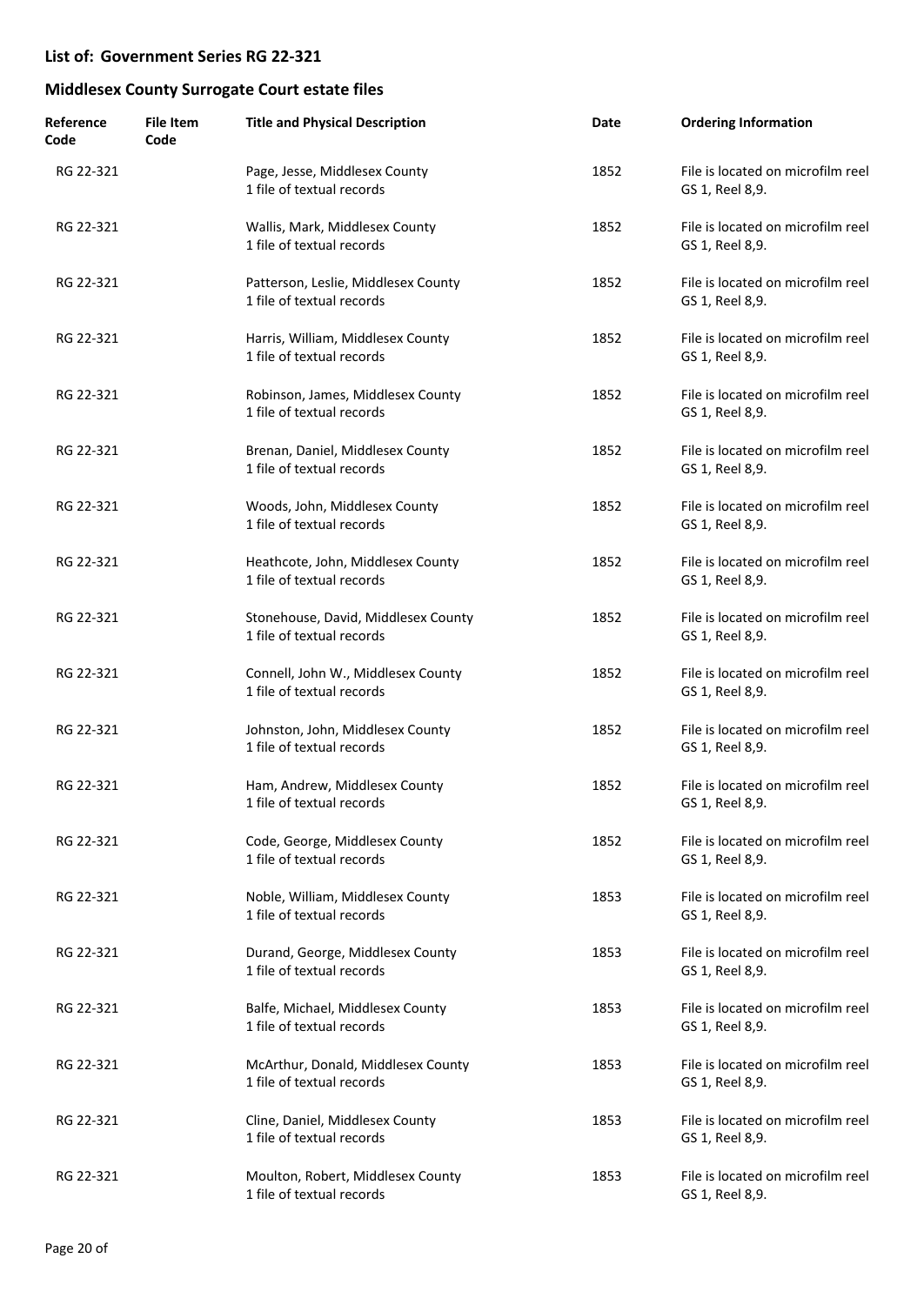| Reference<br>Code | <b>File Item</b><br>Code | <b>Title and Physical Description</b>                              | Date    | <b>Ordering Information</b>                          |
|-------------------|--------------------------|--------------------------------------------------------------------|---------|------------------------------------------------------|
| RG 22-321         |                          | Godrich, William, Middlesex County<br>1 file of textual records    | 1853    | File is located on microfilm reel<br>GS 1, Reel 8,9. |
| RG 22-321         |                          | Joseph, Francis, Middlesex County<br>1 file of textual records     | 1853    | File is located on microfilm reel<br>GS 1, Reel 8,9. |
| RG 22-321         |                          | Medcalf, Henry, Middlesex County<br>1 file of textual records      | 1853    | File is located on microfilm reel<br>GS 1, Reel 8,9. |
| RG 22-321         |                          | McColl, Donald, Middlesex County<br>1 file of textual records      | 1853    | File is located on microfilm reel<br>GS 1, Reel 8,9. |
| RG 22-321         |                          | Sutton, Peter, Middlesex County<br>1 file of textual records       | 1853    | File is located on microfilm reel<br>GS 1, Reel 8,9. |
| RG 22-321         |                          | Boydell, Samuel, Middlesex County<br>1 file of textual records     | 1853    | File is located on microfilm reel<br>GS 1, Reel 8,9. |
| RG 22-321         |                          | Hoover, Simon, Middlesex County<br>1 file of textual records       | 1853    | File is located on microfilm reel<br>GS 1, Reel 8,9. |
| RG 22-321         |                          | McDonald, Alexander, Middlesex County<br>1 file of textual records | 1853    | File is located on microfilm reel<br>GS 1, Reel 8,9. |
| RG 22-321         |                          | Cox, Bernard, Middlesex County<br>1 file of textual records        | 1853    | File is located on microfilm reel<br>GS 1, Reel 8,9. |
| RG 22-321         |                          | Summers, William, Middlesex County<br>1 file of textual records    | 1852    | File is located on microfilm reel<br>GS 1, Reel 8,9. |
| RG 22-321         |                          | Dann, Joseph, Middlesex County<br>1 file of textual records        | 1854    | File is located on microfilm reel<br>GS 1, Reel 8,9. |
| RG 22-321         |                          | Payne, Thomas, Middlesex County<br>1 file of textual records       | 1854    | File is located on microfilm reel<br>GS 1, Reel 8,9. |
| RG 22-321         |                          | McLean, Donald, Middlesex County<br>1 file of textual records      | 1854    | File is located on microfilm reel<br>GS 1, Reel 8,9. |
| RG 22-321         |                          | Hoban, James, Middlesex County<br>1 file of textual records        | 1854    | File is located on microfilm reel<br>GS 1, Reel 8,9. |
| RG 22-321         |                          | Anderson, Alexander, Middlesex County<br>1 file of textual records | 1854    | File is located on microfilm reel<br>GS 1, Reel 8,9. |
| RG 22-321         |                          | Green, John, Middlesex County<br>1 file of textual records         | 1855    | File is located on microfilm reel<br>GS 1, Reel 9.   |
| RG 22-321         |                          | Smith, Joseph, Middlesex County<br>1 file of textual records       | 1855    | File is located on microfilm reel<br>GS 1, Reel 9.   |
| RG 22-321         |                          | Dalton, Henry, Middlesex County<br>1 file of textual records       | 1854-55 | File is located on microfilm reel<br>GS 1, Reel 9.   |
| RG 22-321         |                          | Brown, Orange R., Middlesex County<br>1 file of textual records    | 1854    | File is located on microfilm reel<br>GS 1, Reel 9.   |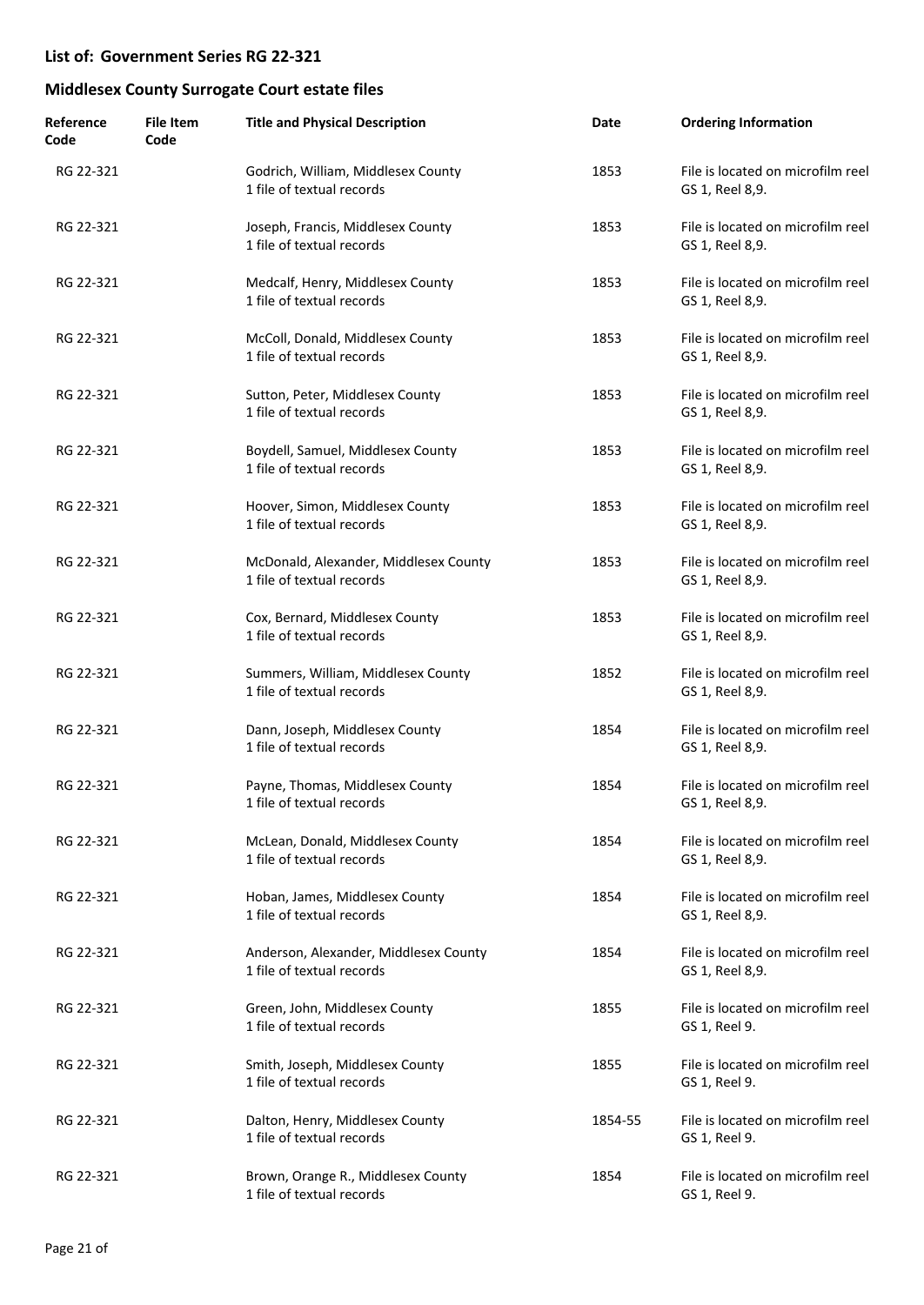| Reference<br>Code | <b>File Item</b><br>Code | <b>Title and Physical Description</b>                                         | Date | <b>Ordering Information</b>                        |
|-------------------|--------------------------|-------------------------------------------------------------------------------|------|----------------------------------------------------|
| RG 22-321         |                          | Collins, James, Middlesex County<br>1 file of textual records                 | 1855 | File is located on microfilm reel<br>GS 1, Reel 9. |
| RG 22-321         |                          | Waters, Heyden, Middlesex County<br>1 file of textual records                 | 1854 | File is located on microfilm reel<br>GS 1, Reel 9. |
| RG 22-321         |                          | Hortop, Thomas, Middlesex County<br>1 file of textual records                 | 1854 | File is located on microfilm reel<br>GS 1, Reel 9. |
| RG 22-321         |                          | McDonald, Donald, Middlesex County<br>1 file of textual records               | 1855 | File is located on microfilm reel<br>GS 1, Reel 9. |
| RG 22-321         |                          | Nagle, William, Middlesex County<br>1 file of textual records                 | 1855 | File is located on microfilm reel<br>GS 1, Reel 9. |
| RG 22-321         |                          | Brown, William, Middlesex County<br>1 file of textual records                 | 1855 | File is located on microfilm reel<br>GS 1, Reel 9. |
| RG 22-321         |                          | Hodgins, Thomas, Middlesex County<br>1 file of textual records                | 1855 | File is located on microfilm reel<br>GS 1, Reel 9. |
| RG 22-321         |                          | Dickey, Horace, Middlesex County<br>1 file of textual records                 | 1855 | File is located on microfilm reel<br>GS 1, Reel 9. |
| RG 22-321         |                          | Thorner, Joseph, Middlesex County<br>1 file of textual records                | 1855 | File is located on microfilm reel<br>GS 1, Reel 9. |
| RG 22-321         |                          | Bullen, Simeon, Middlesex County<br>1 file of textual records                 | 1855 | File is located on microfilm reel<br>GS 1, Reel 9. |
| RG 22-321         |                          | Orchard, William, Middlesex County<br>1 file of textual records               | 1855 | File is located on microfilm reel<br>GS 1, Reel 9. |
| RG 22-321         |                          | Humble, Thomas, Middlesex County<br>1 file of textual records                 | 1855 | File is located on microfilm reel<br>GS 1, Reel 9. |
| RG 22-321         |                          | Wilkins, Mathew, Middlesex County<br>1 file of textual records                | 1855 | File is located on microfilm reel<br>GS 1, Reel 9. |
| RG 22-321         |                          | Harding, William, Middlesex County<br>1 file of textual records               | 1855 | File is located on microfilm reel<br>GS 1, Reel 9. |
| RG 22-321         |                          | Irwin Infants (Guardianship), Middlesex County<br>1 file of textual records   | 1855 | File is located on microfilm reel<br>GS 1, Reel 9. |
| RG 22-321         |                          | Freeman Infants (Guardianship), Middlesex County<br>1 file of textual records | 1855 | File is located on microfilm reel<br>GS 1, Reel 9. |
| RG 22-321         |                          | Cooper, Herbert, Middlesex County<br>1 file of textual records                | 1855 | File is located on microfilm reel<br>GS 1, Reel 9. |
| RG 22-321         |                          | Hyde, John, Middlesex County<br>1 file of textual records                     | 1855 | File is located on microfilm reel<br>GS 1, Reel 9. |
| RG 22-321         |                          | Quinn, William, Middlesex County<br>1 file of textual records                 | 1855 | File is located on microfilm reel<br>GS 1, Reel 9. |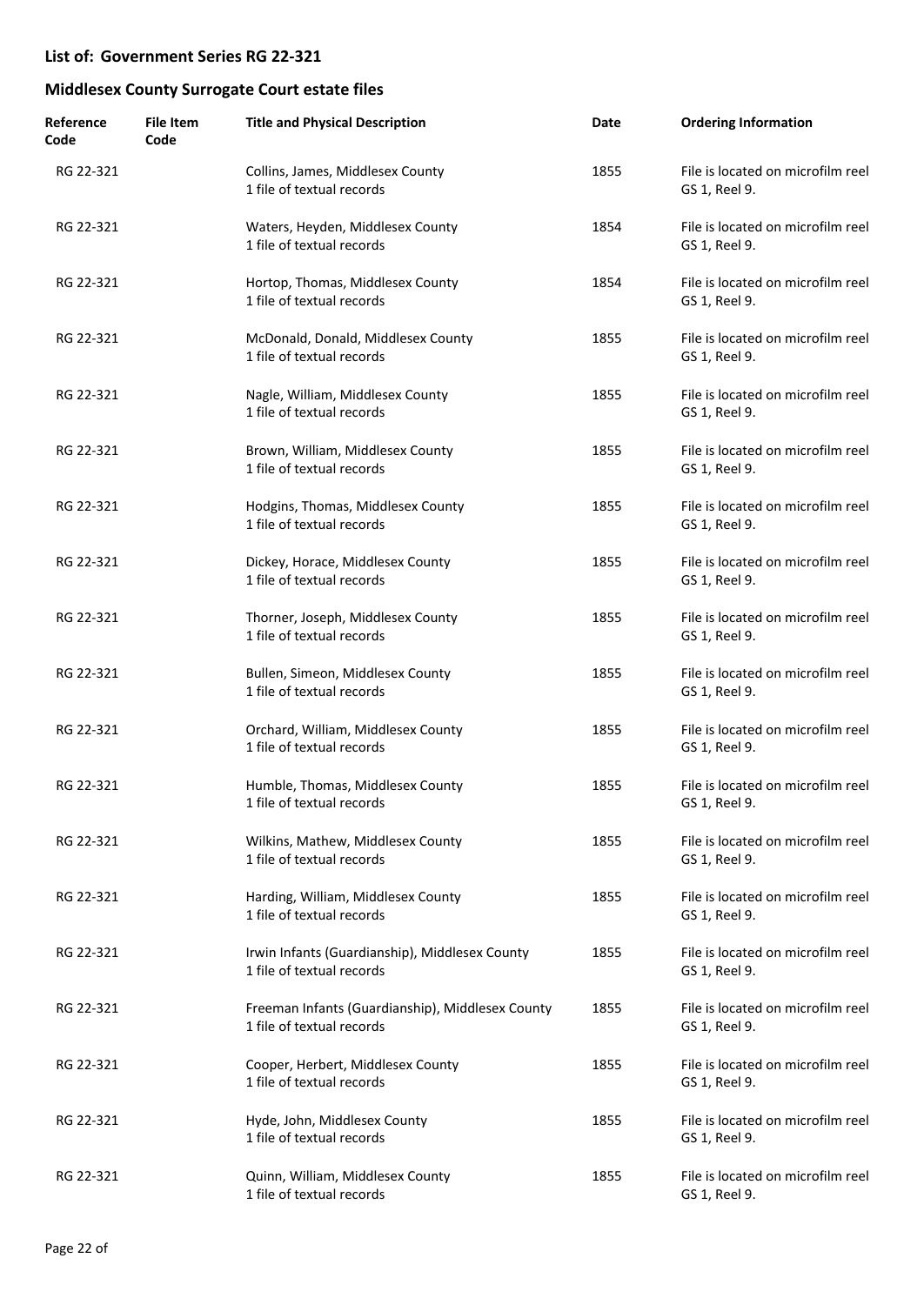| Reference<br>Code | <b>File Item</b><br>Code | <b>Title and Physical Description</b>                               | Date | <b>Ordering Information</b>                        |
|-------------------|--------------------------|---------------------------------------------------------------------|------|----------------------------------------------------|
| RG 22-321         |                          | Ryan, Thomas, Middlesex County<br>1 file of textual records         | 1855 | File is located on microfilm reel<br>GS 1, Reel 9. |
| RG 22-321         |                          | Hodgins, Thomas, Middlesex County<br>1 file of textual records      | 1855 | File is located on microfilm reel<br>GS 1, Reel 9. |
| RG 22-321         |                          | McNeil, John, Middlesex County<br>1 file of textual records         | 1855 | File is located on microfilm reel<br>GS 1, Reel 9. |
| RG 22-321         |                          | Hedley, John, Middlesex County<br>1 file of textual records         | 1855 | File is located on microfilm reel<br>GS 1, Reel 9. |
| RG 22-321         |                          | Gardner, Robert, Middlesex County<br>1 file of textual records      | 1855 | File is located on microfilm reel<br>GS 1, Reel 9. |
| RG 22-321         |                          | Moore, Jesse, Middlesex County<br>1 file of textual records         | 1855 | File is located on microfilm reel<br>GS 1, Reel 9. |
| RG 22-321         |                          | Mott, Jessie, Middlesex County<br>1 file of textual records         | 1855 | File is located on microfilm reel<br>GS 1, Reel 9. |
| RG 22-321         |                          | Gray, William, Middlesex County<br>1 file of textual records        | 1855 | File is located on microfilm reel<br>GS 1, Reel 9. |
| RG 22-321         |                          | Stratford, George P., Middlesex County<br>1 file of textual records | 1855 | File is located on microfilm reel<br>GS 1, Reel 9. |
| RG 22-321         |                          | Freeman, William, Middlesex County<br>1 file of textual records     | 1855 | File is located on microfilm reel<br>GS 1, Reel 9. |
| RG 22-321         |                          | McKay, Hugh, Middlesex County<br>1 file of textual records          | 1855 | File is located on microfilm reel<br>GS 1, Reel 9. |
| RG 22-321         |                          | Humpage, James, Middlesex County<br>1 file of textual records       | 1855 | File is located on microfilm reel<br>GS 1, Reel 9. |
| RG 22-321         |                          | Dobson, James, Middlesex County<br>1 file of textual records        | 1855 | File is located on microfilm reel<br>GS 1, Reel 9. |
| RG 22-321         |                          | Clift, Samuel, Middlesex County<br>1 file of textual records        | 1855 | File is located on microfilm reel<br>GS 1, Reel 9. |
| RG 22-321         |                          | Allen, Elizabeth, Middlesex County<br>1 file of textual records     | 1855 | File is located on microfilm reel<br>GS 1, Reel 9. |
| RG 22-321         |                          | Mallory, Joseph, Middlesex County<br>1 file of textual records      | 1855 | File is located on microfilm reel<br>GS 1, Reel 9. |
| RG 22-321         |                          | White, William, Middlesex County<br>1 file of textual records       | 1856 | File is located on microfilm reel<br>GS 1, Reel 9. |
| RG 22-321         |                          | Johnson, Isaac, Middlesex County<br>1 file of textual records       | 1856 | File is located on microfilm reel<br>GS 1, Reel 9. |
| RG 22-321         |                          | Morgan, William, Middlesex County<br>1 file of textual records      | 1856 | File is located on microfilm reel<br>GS 1, Reel 9. |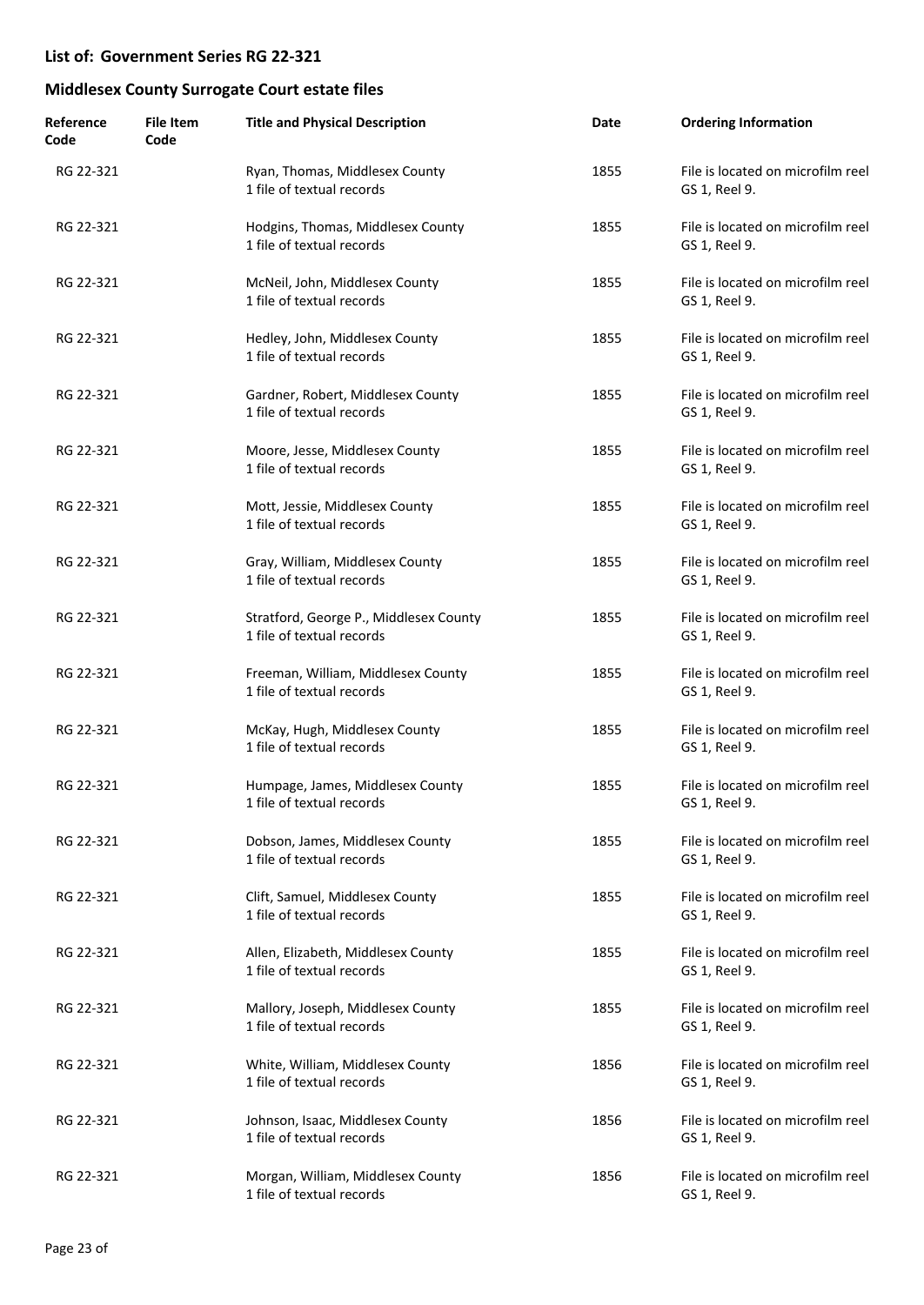| Reference<br>Code | <b>File Item</b><br>Code | <b>Title and Physical Description</b>                                     | Date | <b>Ordering Information</b>                        |
|-------------------|--------------------------|---------------------------------------------------------------------------|------|----------------------------------------------------|
| RG 22-321         |                          | Paterson, Niel, Middlesex County<br>1 file of textual records             | 1856 | File is located on microfilm reel<br>GS 1, Reel 9. |
| RG 22-321         |                          | Putnam, William, Middlesex County<br>1 file of textual records            | 1855 | File is located on microfilm reel<br>GS 1, Reel 9. |
| RG 22-321         |                          | Little, John, Middlesex County<br>1 file of textual records               | 1856 | File is located on microfilm reel<br>GS 1, Reel 9. |
| RG 22-321         |                          | Neil, Robert, Middlesex County<br>1 file of textual records               | 1856 | File is located on microfilm reel<br>GS 1, Reel 9. |
| RG 22-321         |                          | Carden, James, Middlesex County<br>1 file of textual records              | 1856 | File is located on microfilm reel<br>GS 1, Reel 9. |
| RG 22-321         |                          | Munroe, Almenn, Middlesex County<br>1 file of textual records             | 1856 | File is located on microfilm reel<br>GS 1, Reel 9. |
| RG 22-321         |                          | Gibbins, John, Middlesex County<br>1 file of textual records              | 1856 | File is located on microfilm reel<br>GS 1, Reel 9. |
| RG 22-321         |                          | McTavish, John, Middlesex County<br>1 file of textual records             | 1856 | File is located on microfilm reel<br>GS 1, Reel 9. |
| RG 22-321         |                          | McKellar, John, Middlesex County<br>1 file of textual records             | 1856 | File is located on microfilm reel<br>GS 1, Reel 9. |
| RG 22-321         |                          | Perkins, Haniel, Middlesex County<br>1 file of textual records            | 1856 | File is located on microfilm reel<br>GS 1, Reel 9. |
| RG 22-321         |                          | McFarlane, Archibald, Middlesex County<br>1 file of textual records       | 1856 | File is located on microfilm reel<br>GS 1, Reel 9. |
| RG 22-321         |                          | Menills, Jabzee B., Middlesex County<br>1 file of textual records         | 1856 | File is located on microfilm reel<br>GS 1, Reel 9. |
| RG 22-321         |                          | Odell, Albert S., Middlesex County<br>1 file of textual records           | 1856 | File is located on microfilm reel<br>GS 1, Reel 9. |
| RG 22-321         |                          | Tiffany, Gideon, Middlesex County<br>1 file of textual records            | 1856 | File is located on microfilm reel<br>GS 1, Reel 9. |
| RG 22-321         |                          | Bethune, Niel, Middlesex County<br>1 file of textual records              | 1856 | File is located on microfilm reel<br>GS 1, Reel 9. |
| RG 22-321         |                          | Belton, William, Middlesex County<br>1 file of textual records            | 1856 | File is located on microfilm reel<br>GS 1, Reel 9. |
| RG 22-321         |                          | Lee, James M., Middlesex County<br>1 file of textual records              | 1856 | File is located on microfilm reel<br>GS 1, Reel 9. |
| RG 22-321         |                          | Lee Infants (Guardianship), Middlesex County<br>1 file of textual records | 1856 | File is located on microfilm reel<br>GS 1, Reel 9. |
| RG 22-321         |                          | Wilson, James, Middlesex County<br>1 file of textual records              | 1856 | File is located on microfilm reel<br>GS 1, Reel 9. |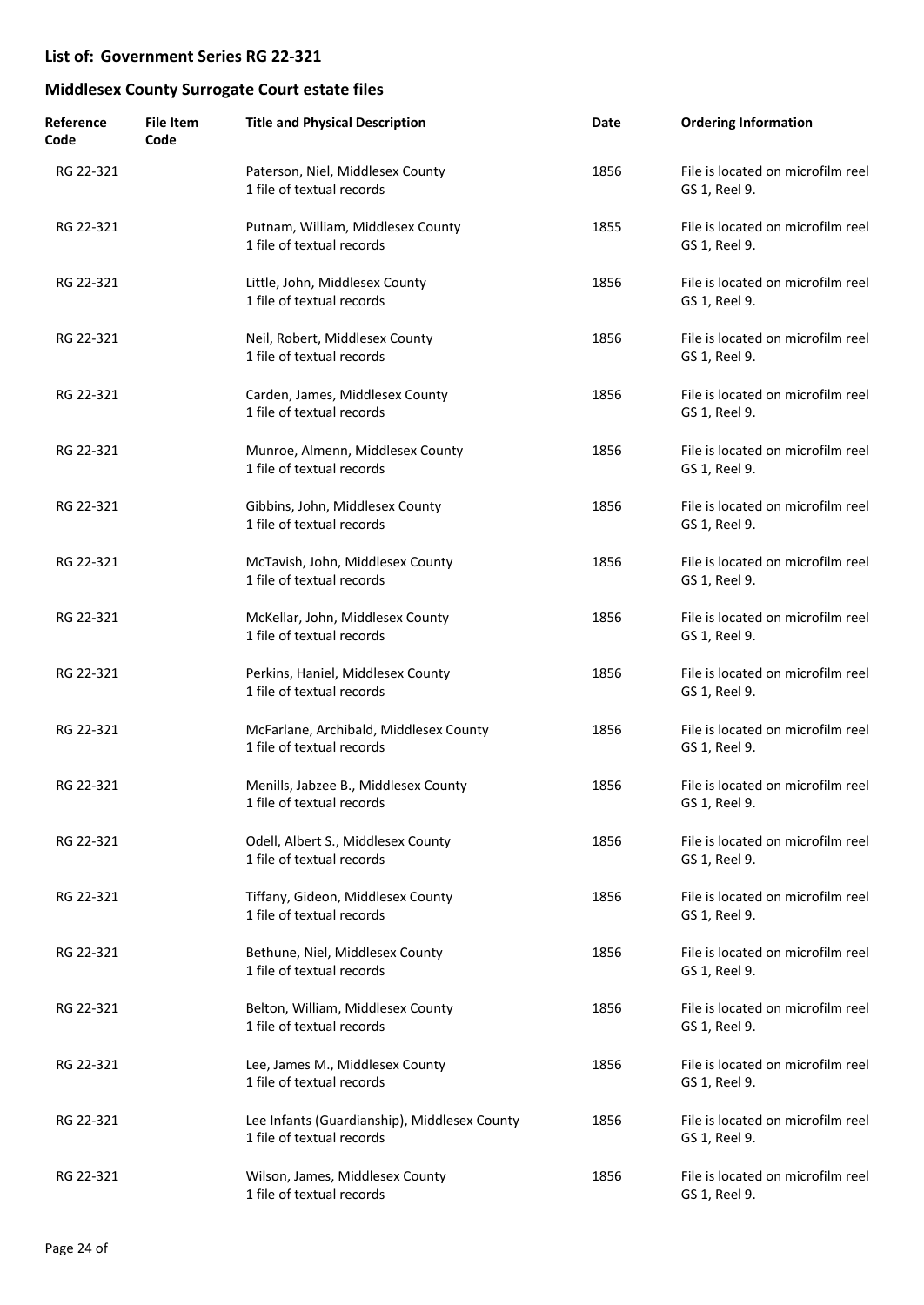| Reference<br>Code | <b>File Item</b><br>Code | <b>Title and Physical Description</b>                               | Date | <b>Ordering Information</b>                        |
|-------------------|--------------------------|---------------------------------------------------------------------|------|----------------------------------------------------|
| RG 22-321         |                          | Pettet, Martin, Middlesex County<br>1 file of textual records       | 1856 | File is located on microfilm reel<br>GS 1, Reel 9. |
| RG 22-321         |                          | Scott, George, Middlesex County<br>1 file of textual records        | 1856 | File is located on microfilm reel<br>GS 1, Reel 9. |
| RG 22-321         |                          | Glen, William B., Middlesex County<br>1 file of textual records     | 1856 | File is located on microfilm reel<br>GS 1, Reel 9. |
| RG 22-321         |                          | McDonald, Edward, Middlesex County<br>1 file of textual records     | 1856 | File is located on microfilm reel<br>GS 1, Reel 9. |
| RG 22-321         |                          | Johnston, George, Middlesex County<br>1 file of textual records     | 1856 | File is located on microfilm reel<br>GS 1, Reel 9. |
| RG 22-321         |                          | Trotman, Aaron, Middlesex County<br>1 file of textual records       | 1856 | File is located on microfilm reel<br>GS 1, Reel 9. |
| RG 22-321         |                          | McCallum, John, Middlesex County<br>1 file of textual records       | 1856 | File is located on microfilm reel<br>GS 1, Reel 9. |
| RG 22-321         |                          | Rupell, Edwin, Middlesex County<br>1 file of textual records        | 1857 | File is located on microfilm reel<br>GS 1, Reel 9. |
| RG 22-321         |                          | Redmond, Michael, Middlesex County<br>1 file of textual records     | 1857 | File is located on microfilm reel<br>GS 1, Reel 9. |
| RG 22-321         |                          | Betts, Charles, Middlesex County<br>1 file of textual records       | 1857 | File is located on microfilm reel<br>GS 1, Reel 9. |
| RG 22-321         |                          | Griffith, John, Middlesex County<br>1 file of textual records       | 1857 | File is located on microfilm reel<br>GS 1, Reel 9. |
| RG 22-321         |                          | Johnston, Benjamin, Middlesex County<br>1 file of textual records   | 1857 | File is located on microfilm reel<br>GS 1, Reel 9. |
| RG 22-321         |                          | Grant, William, Middlesex County<br>1 file of textual records       | 1856 | File is located on microfilm reel<br>GS 1, Reel 9. |
| RG 22-321         |                          | Mills, James, Middlesex County<br>1 file of textual records         | 1856 | File is located on microfilm reel<br>GS 1, Reel 9. |
| RG 22-321         |                          | Elliott, John, Middlesex County<br>1 file of textual records        | 1857 | File is located on microfilm reel<br>GS 1, Reel 9. |
| RG 22-321         |                          | McRoberts, Joseph, Middlesex County<br>1 file of textual records    | 1857 | File is located on microfilm reel<br>GS 1, Reel 9. |
| RG 22-321         |                          | McIlhargy, Archibald, Middlesex County<br>1 file of textual records | 1857 | File is located on microfilm reel<br>GS 1, Reel 9. |
| RG 22-321         |                          | Thick, Thomas, Middlesex County<br>1 file of textual records        | 1857 | File is located on microfilm reel<br>GS 1, Reel 9. |
| RG 22-321         |                          | Seabrook, Joseph, Middlesex County<br>1 file of textual records     | 1857 | File is located on microfilm reel<br>GS 1, Reel 9. |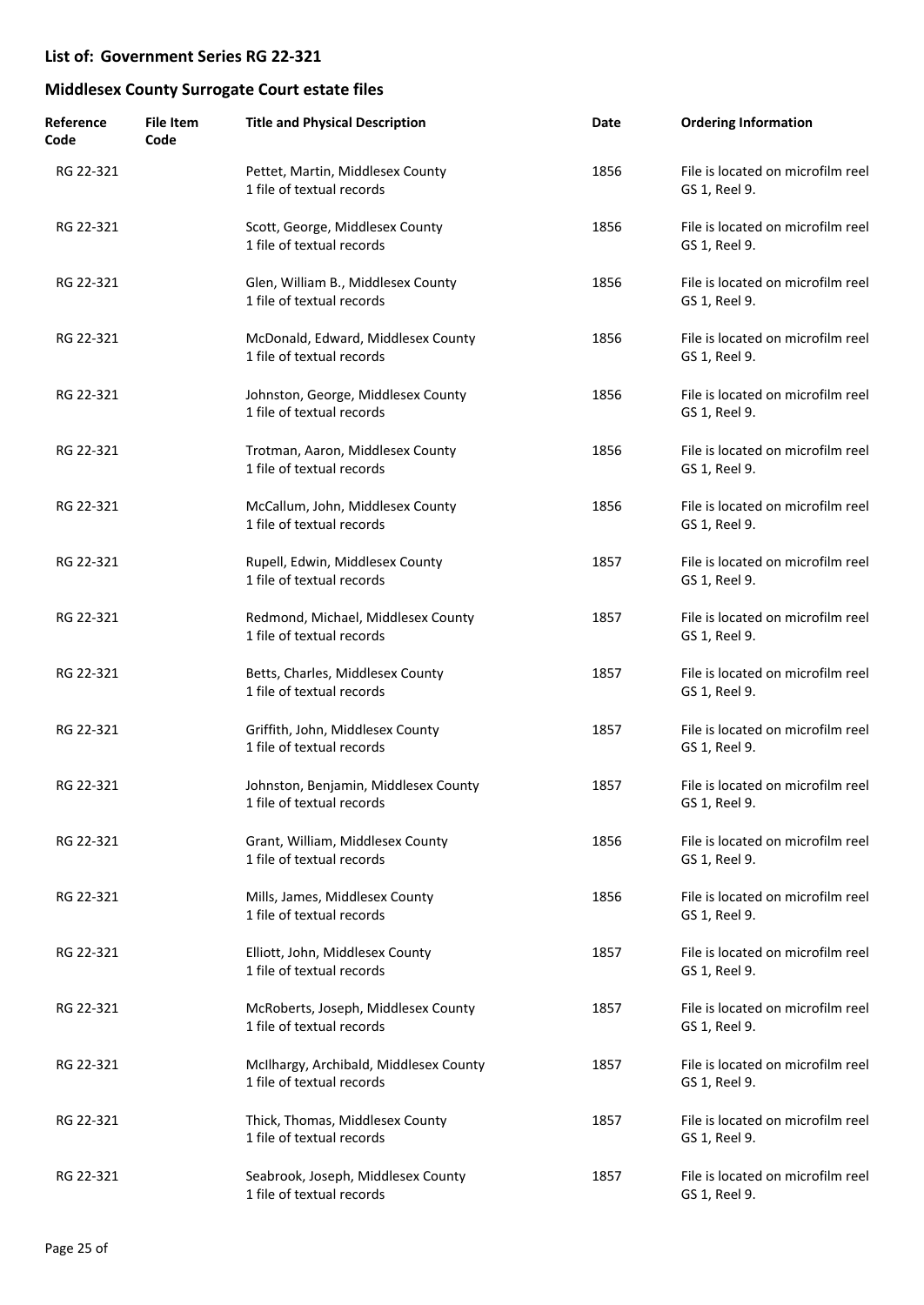| Reference<br>Code | <b>File Item</b><br>Code | <b>Title and Physical Description</b>                            | Date | <b>Ordering Information</b>                        |
|-------------------|--------------------------|------------------------------------------------------------------|------|----------------------------------------------------|
| RG 22-321         |                          | Orr, Alexander, Middlesex County<br>1 file of textual records    | 1857 | File is located on microfilm reel<br>GS 1, Reel 9. |
| RG 22-321         |                          | Gillis, James, Middlesex County<br>1 file of textual records     | 1857 | File is located on microfilm reel<br>GS 1, Reel 9. |
| RG 22-321         |                          | Jenkins, Edward, Middlesex County<br>1 file of textual records   | 1857 | File is located on microfilm reel<br>GS 1, Reel 9. |
| RG 22-321         |                          | Howman, Immanuel, Middlesex County<br>1 file of textual records  | 1857 | File is located on microfilm reel<br>GS 1, Reel 9. |
| RG 22-321         |                          | Morrison, John, Middlesex County<br>1 file of textual records    | 1857 | File is located on microfilm reel<br>GS 1, Reel 9. |
| RG 22-321         |                          | Ramey, John, Middlesex County<br>1 file of textual records       | 1857 | File is located on microfilm reel<br>GS 1, Reel 9. |
| RG 22-321         |                          | Carmady, John, Middlesex County<br>1 file of textual records     | 1857 | File is located on microfilm reel<br>GS 1, Reel 9. |
| RG 22-321         |                          | Griffith, John, Middlesex County<br>1 file of textual records    | 1857 | File is located on microfilm reel<br>GS 1, Reel 9. |
| RG 22-321         |                          | Beach, John, Middlesex County<br>1 file of textual records       | 1857 | File is located on microfilm reel<br>GS 1, Reel 9. |
| RG 22-321         |                          | Wells, Charles W., Middlesex County<br>1 file of textual records | 1857 | File is located on microfilm reel<br>GS 1, Reel 9. |
| RG 22-321         |                          | Telfer, Adam, Middlesex County<br>1 file of textual records      | 1857 | File is located on microfilm reel<br>GS 1, Reel 9. |
| RG 22-321         |                          | Kingston, Richard, Middlesex County<br>1 file of textual records | 1857 | File is located on microfilm reel<br>GS 1, Reel 9. |
| RG 22-321         |                          | Carty, John, Middlesex County<br>1 file of textual records       | 1857 | File is located on microfilm reel<br>GS 1, Reel 9. |
| RG 22-321         |                          | Guest, Lancelot, Middlesex County<br>1 file of textual records   | 1857 | File is located on microfilm reel<br>GS 1, Reel 9. |
| RG 22-321         |                          | Lowthian, Joseph, Middlesex County<br>1 file of textual records  | 1857 | File is located on microfilm reel<br>GS 1, Reel 9. |
| RG 22-321         |                          | Hubbard, Jane, Middlesex County<br>1 file of textual records     | 1857 | File is located on microfilm reel<br>GS 1, Reel 9. |
| RG 22-321         |                          | Neil, Robert, Middlesex County<br>1 file of textual records      | 1857 | File is located on microfilm reel<br>GS 1, Reel 9. |
| RG 22-321         |                          | Tory, Ireland J., Middlesex County<br>1 file of textual records  | 1858 | File is located on microfilm reel<br>GS 1, Reel 9. |
| RG 22-321         |                          | Cox, Mary A., Middlesex County<br>1 file of textual records      | 1858 | File is located on microfilm reel<br>GS 1, Reel 9. |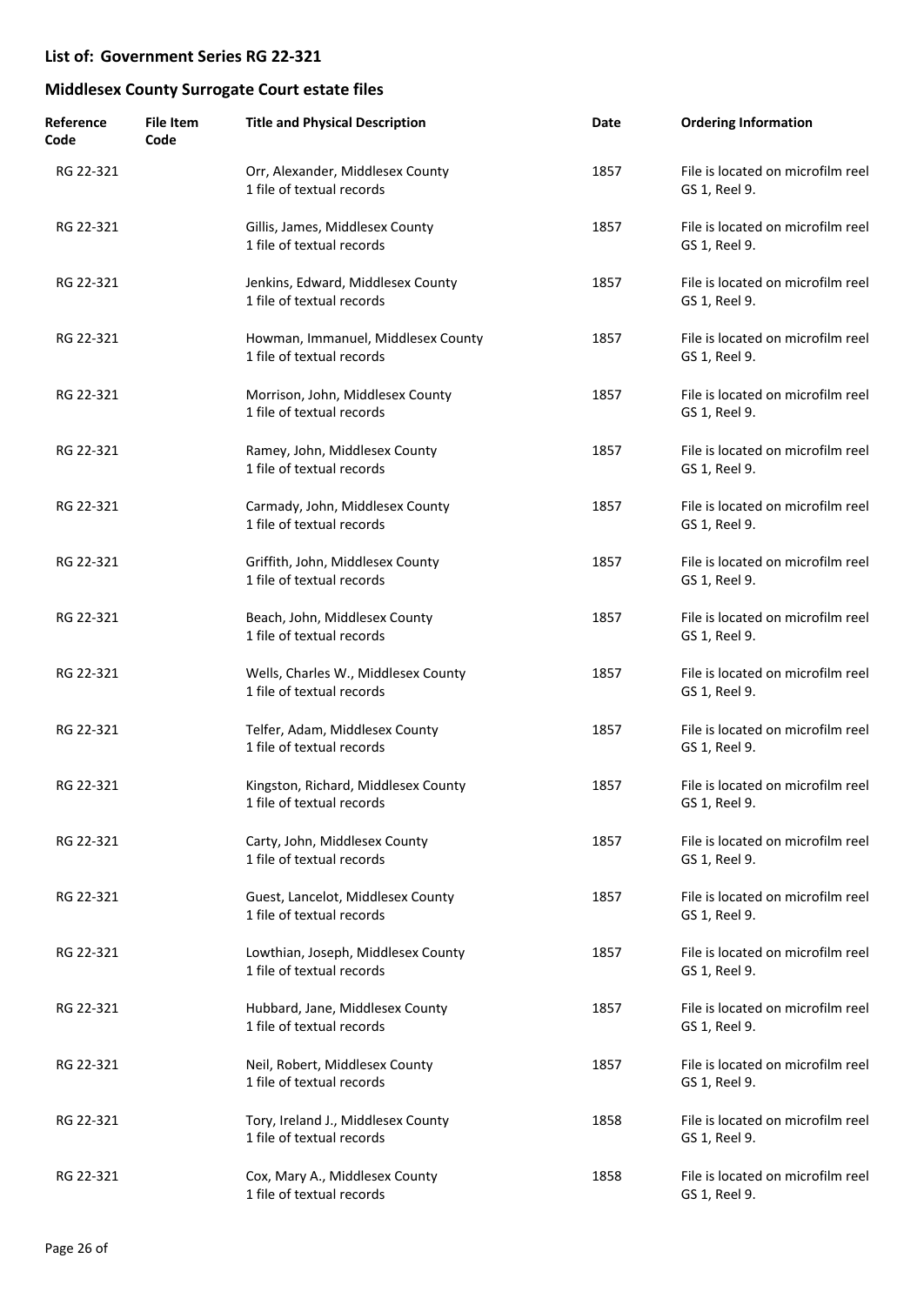| Reference<br>Code | <b>File Item</b><br>Code | <b>Title and Physical Description</b>                                 | Date | <b>Ordering Information</b>                        |
|-------------------|--------------------------|-----------------------------------------------------------------------|------|----------------------------------------------------|
| RG 22-321         |                          | Scrimshaw, Joseph, Middlesex County<br>1 file of textual records      | 1858 | File is located on microfilm reel<br>GS 1, Reel 9. |
| RG 22-321         |                          | Logan, Robert, Middlesex County<br>1 file of textual records          | 1858 | File is located on microfilm reel<br>GS 1, Reel 9. |
| RG 22-321         |                          | Rugmier, Caspar, Middlesex County<br>1 file of textual records        | 1858 | File is located on microfilm reel<br>GS 1, Reel 9. |
| RG 22-321         |                          | Feares, William, Middlesex County<br>1 file of textual records        | 1858 | File is located on microfilm reel<br>GS 1, Reel 9. |
| RG 22-321         |                          | Isaac, Richard, Middlesex County<br>1 file of textual records         | 1858 | File is located on microfilm reel<br>GS 1, Reel 9. |
| RG 22-321         |                          | Steer, Stephen, Middlesex County<br>1 file of textual records         | 1858 | File is located on microfilm reel<br>GS 1, Reel 9. |
| RG 22-321         |                          | Cary, George M., Middlesex County<br>1 file of textual records        | 1858 | File is located on microfilm reel<br>GS 1, Reel 9. |
| RG 22-321         |                          | Brazill, David, Middlesex County<br>1 file of textual records         | 1858 | File is located on microfilm reel<br>GS 1, Reel 9. |
| RG 22-321         |                          | Lobb, William, Middlesex County<br>1 file of textual records          | 1858 | File is located on microfilm reel<br>GS 1, Reel 9. |
| RG 22-321         |                          | Ashwell, George, Middlesex County<br>1 file of textual records        | 1858 | File is located on microfilm reel<br>GS 1, Reel 9. |
| RG 22-321         |                          | Paul, Samuel S., Middlesex County<br>1 file of textual records        | 1858 | File is located on microfilm reel<br>GS 1, Reel 9. |
| RG 22-321         |                          | Reynolds, John, Middlesex County<br>1 file of textual records         | 1858 | File is located on microfilm reel<br>GS 1, Reel 9. |
| RG 22-321         |                          | Anderson, Mary, Middlesex County<br>1 file of textual records         | 1858 | File is located on microfilm reel<br>GS 1, Reel 9. |
| RG 22-321         |                          | Gee, Jeremiah, Middlesex County<br>1 file of textual records          | 1858 | File is located on microfilm reel<br>GS 1, Reel 9. |
| RG 22-321         |                          | Burns, Philip, Middlesex County<br>1 file of textual records          | 1858 | File is located on microfilm reel<br>GS 1, Reel 9. |
| RG 22-321         |                          | Element, William, Middlesex County<br>1 file of textual records       | 1858 | File is located on microfilm reel<br>GS 1, Reel 9. |
| RG 22-321         |                          | McFadden, James, Middlesex County<br>1 file of textual records        | 1858 | File is located on microfilm reel<br>GS 1, Reel 9. |
| RG 22-321         |                          | Scrimshaw, Christopher, Middlesex County<br>1 file of textual records | 1858 | File is located on microfilm reel<br>GS 1, Reel 9. |
| RG 22-321         |                          | Ord, Sarah, Middlesex County<br>1 file of textual records             | 1858 | File is located on microfilm reel<br>GS 1, Reel 9. |